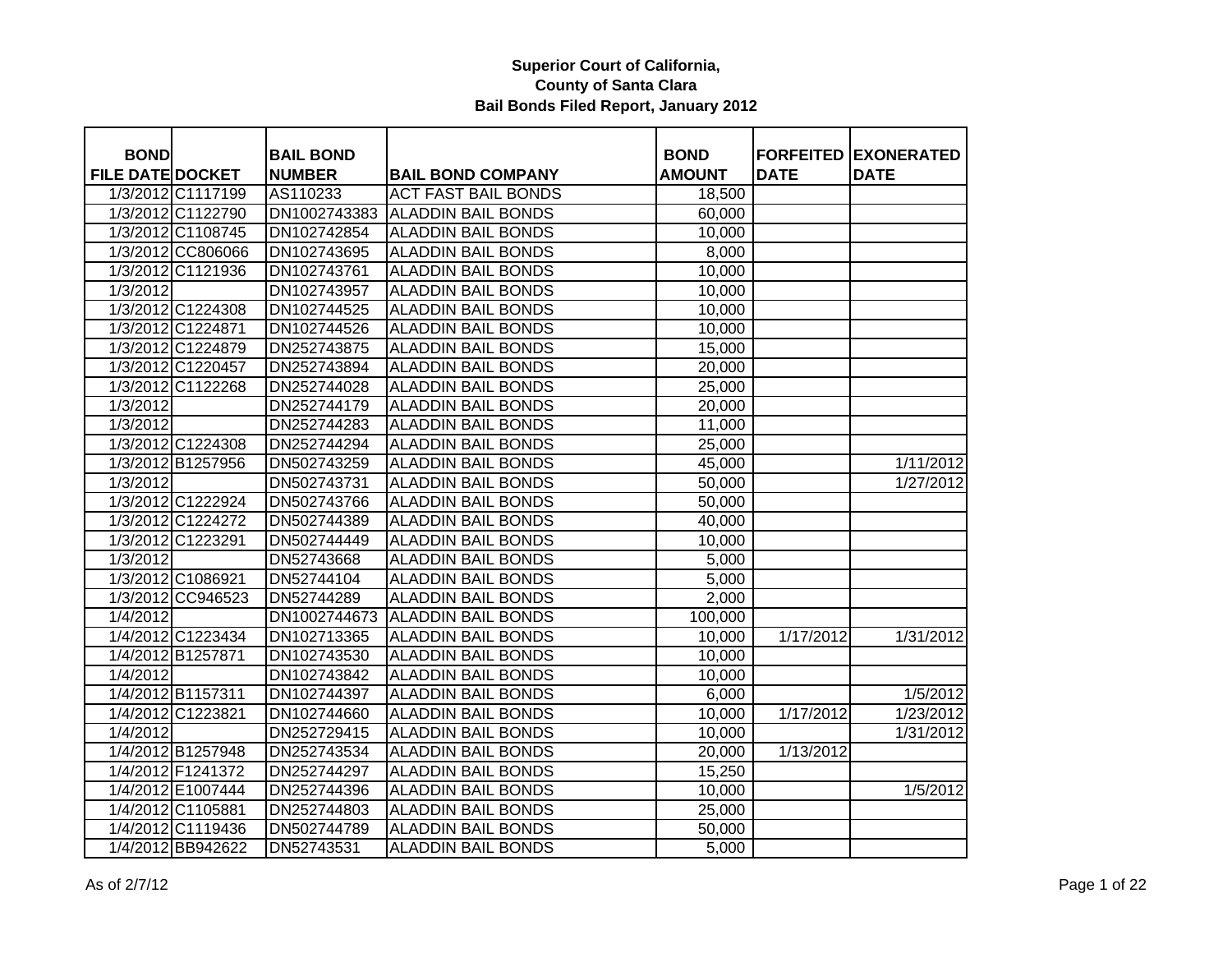| <b>BOND</b>             |                   | <b>BAIL BOND</b> |                           | <b>BOND</b>   |             | <b>FORFEITED EXONERATED</b> |
|-------------------------|-------------------|------------------|---------------------------|---------------|-------------|-----------------------------|
| <b>FILE DATE DOCKET</b> |                   | <b>NUMBER</b>    | <b>BAIL BOND COMPANY</b>  | <b>AMOUNT</b> | <b>DATE</b> | <b>DATE</b>                 |
|                         | 1/4/2012 F1141123 | DN52744106       | <b>ALADDIN BAIL BONDS</b> | 5,000         |             |                             |
|                         | 1/5/2012 C1122242 | DN102743286      | <b>ALADDIN BAIL BONDS</b> | 10,000        |             |                             |
|                         | 1/5/2012 C1196836 | DN102744975      | <b>ALADDIN BAIL BONDS</b> | 5,000         |             |                             |
|                         | 1/5/2012 B1153844 | DN102745083      | <b>ALADDIN BAIL BONDS</b> | 5,000         | 2/2/2012    |                             |
|                         | 1/5/2012 B1155552 | DN252728674      | <b>ALADDIN BAIL BONDS</b> | 20,000        |             | 1/5/2012                    |
| 1/5/2012                |                   | DN252745075      | <b>ALADDIN BAIL BONDS</b> | 25,000        |             | 1/31/2012                   |
|                         | 1/5/2012 C1223574 | DN502744923      | <b>ALADDIN BAIL BONDS</b> | 50,000        |             |                             |
|                         | 1/5/2012 C1196837 | DN52744976       | <b>ALADDIN BAIL BONDS</b> | 5,000         |             |                             |
| 1/5/2012                |                   | DN52744979       | <b>ALADDIN BAIL BONDS</b> | 5,000         |             |                             |
|                         | 1/5/2012 C1121335 | DN52745084       | <b>ALADDIN BAIL BONDS</b> | 2,500         | 2/2/2012    |                             |
|                         | 1/5/2012 B1157395 | DN52745085       | <b>ALADDIN BAIL BONDS</b> | 25,000        | 2/2/2012    |                             |
|                         | 1/5/2012 C1119334 | DN52745086       | <b>ALADDIN BAIL BONDS</b> | 2,500         | 2/2/2012    |                             |
|                         | 1/6/2012 C1225339 | DN102745230      | <b>ALADDIN BAIL BONDS</b> | 10,000        |             |                             |
| 1/6/2012                |                   | DN102745255      | <b>ALADDIN BAIL BONDS</b> | 10,000        |             |                             |
|                         | 1/6/2012 CC617840 | DN252743389      | <b>ALADDIN BAIL BONDS</b> | 5,000         |             |                             |
|                         | 1/6/2012 C1199636 | DN252744018      | <b>ALADDIN BAIL BONDS</b> | 5,000         |             |                             |
|                         | 1/6/2012 B1045893 | DN252744926      | <b>ALADDIN BAIL BONDS</b> | 20,000        |             |                             |
|                         | 1/6/2012 C1223583 | DN252745125      | <b>ALADDIN BAIL BONDS</b> | 10,000        |             |                             |
|                         | 1/6/2012 C1224479 | DN252745153      | <b>ALADDIN BAIL BONDS</b> | 20,000        |             |                             |
|                         | 1/6/2012 C1222902 | DN252745392      | <b>ALADDIN BAIL BONDS</b> | 25,000        |             |                             |
| 1/6/2012                |                   | DN52745062       | <b>ALADDIN BAIL BONDS</b> | 1,000         |             |                             |
|                         | 1/6/2012 C1120981 | DN52745134       | <b>ALADDIN BAIL BONDS</b> | 5,000         |             |                             |
|                         | 1/9/2012 F1241279 | DN102676524      | <b>ALADDIN BAIL BONDS</b> | 10,000        |             |                             |
| 1/9/2012                |                   | DN102745184      | <b>ALADDIN BAIL BONDS</b> | 10,000        |             |                             |
| 1/9/2012                |                   | DN102745218      | <b>ALADDIN BAIL BONDS</b> | 10,000        |             |                             |
|                         | 1/9/2012 C1115710 | DN102745959      | <b>ALADDIN BAIL BONDS</b> | 5,000         |             |                             |
|                         | 1/9/2012 C1121717 | DN102746123      | <b>ALADDIN BAIL BONDS</b> | 10,000        |             |                             |
|                         | 1/9/2012 C1118987 | DN102746221      | <b>ALADDIN BAIL BONDS</b> | 7,500         |             |                             |
|                         | 1/9/2012 C1112555 | DN102746227      | <b>ALADDIN BAIL BONDS</b> | 5,000         |             |                             |
|                         | 1/9/2012 C1223826 | DN102746242      | <b>ALADDIN BAIL BONDS</b> | 5,000         | 1/23/2012   |                             |
|                         | 1/9/2012 C1070263 | DN252745407      | <b>ALADDIN BAIL BONDS</b> | 15,000        |             |                             |
|                         | 1/9/2012 C1120405 | DN252745409      | <b>ALADDIN BAIL BONDS</b> | 25,000        |             |                             |
|                         | 1/9/2012 CC898369 | DN252745636      | <b>ALADDIN BAIL BONDS</b> | 15,000        |             |                             |
| 1/9/2012                |                   | DN252745874      | <b>ALADDIN BAIL BONDS</b> | 10,000        |             |                             |
|                         | 1/9/2012 C1224900 | DN252745889      | <b>ALADDIN BAIL BONDS</b> | 25,000        |             |                             |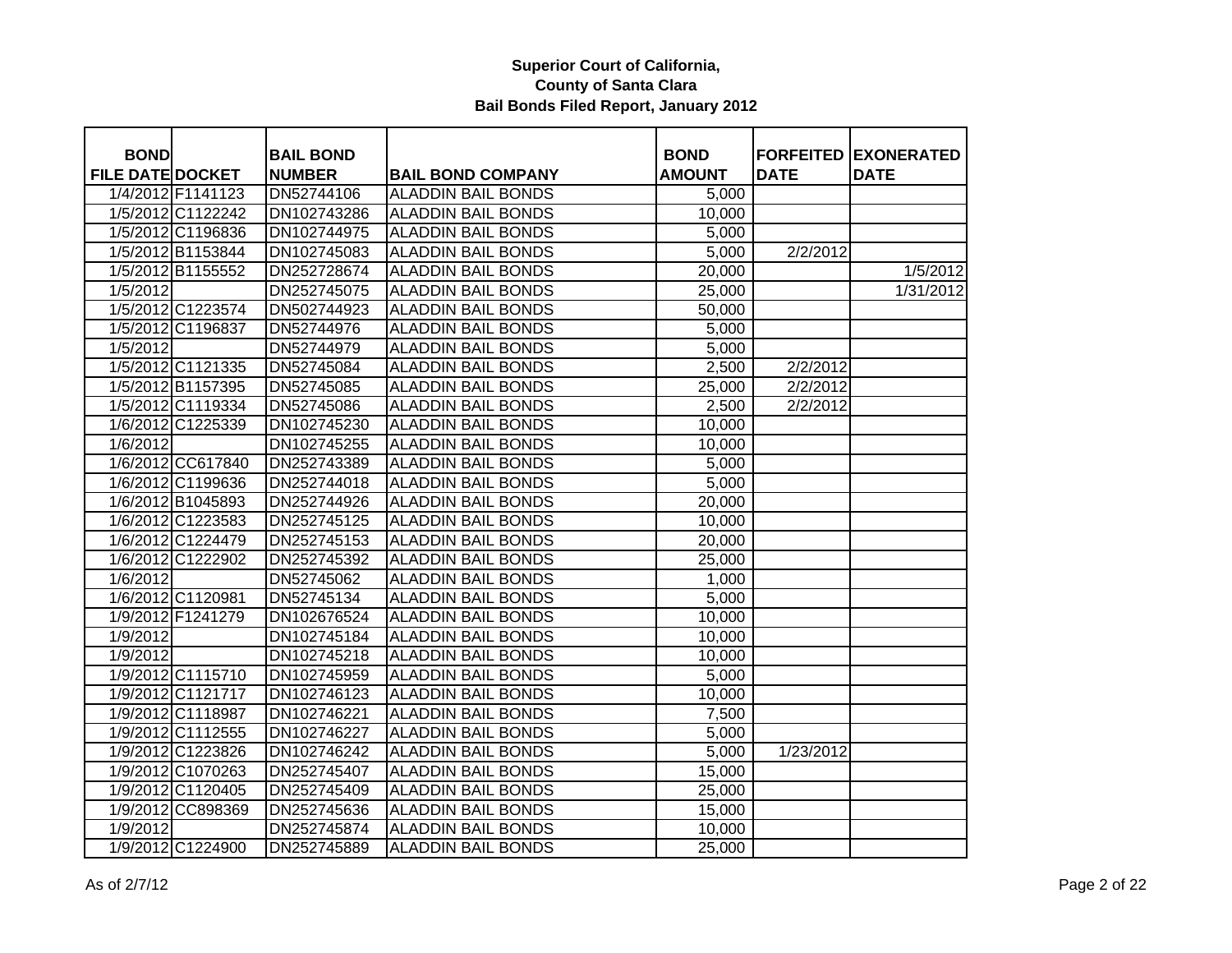| <b>BOND</b>             |                    | <b>BAIL BOND</b> |                           | <b>BOND</b>   |             | <b>FORFEITED EXONERATED</b> |
|-------------------------|--------------------|------------------|---------------------------|---------------|-------------|-----------------------------|
| <b>FILE DATE DOCKET</b> |                    | <b>NUMBER</b>    | <b>BAIL BOND COMPANY</b>  | <b>AMOUNT</b> | <b>DATE</b> | <b>DATE</b>                 |
|                         | 1/9/2012 C1224722  | DN252746155      | <b>ALADDIN BAIL BONDS</b> | 16,000        |             |                             |
|                         | 1/9/2012 C1117789  | DN252746205      | <b>ALADDIN BAIL BONDS</b> | 21,000        |             |                             |
| 1/9/2012                |                    | DN252746211      | <b>ALADDIN BAIL BONDS</b> | 10,000        |             |                             |
|                         | 1/9/2012 C1111178  | DN252746231      | <b>ALADDIN BAIL BONDS</b> | 20,000        |             |                             |
| 1/9/2012                |                    | DN502745162      | <b>ALADDIN BAIL BONDS</b> | 36,000        |             |                             |
|                         | 1/9/2012 C1121893  | DN502746372      | <b>ALADDIN BAIL BONDS</b> | 50,000        |             |                             |
|                         | 1/9/2012 B1156883  | DN5274229        | <b>ALADDIN BAIL BONDS</b> | 1,000         |             |                             |
| 1/9/2012                |                    | DN52746276       | <b>ALADDIN BAIL BONDS</b> | 2,000         |             |                             |
| 1/10/2012 F1241196      |                    | DN102745648      | <b>ALADDIN BAIL BONDS</b> | 10,000        |             |                             |
|                         | 1/10/2012 C1225347 | DN102746331      | <b>ALADDIN BAIL BONDS</b> | 10,000        |             |                             |
| 1/10/2012 F1140899      |                    | DN252745997      | <b>ALADDIN BAIL BONDS</b> | 20,000        |             |                             |
| 1/10/2012               |                    | DN252746338      | <b>ALADDIN BAIL BONDS</b> | 11,000        |             |                             |
| 1/10/2012 F1241302      |                    | DN502745908      | <b>ALADDIN BAIL BONDS</b> | 40,000        |             |                             |
| 1/10/2012               |                    | DN502746125      | <b>ALADDIN BAIL BONDS</b> | 40,000        |             |                             |
|                         | 1/10/2012 C1223812 | DN502746404      | <b>ALADDIN BAIL BONDS</b> | 50,000        |             |                             |
|                         | 1/10/2012 C1224721 | DN502746456      | <b>ALADDIN BAIL BONDS</b> | 35,000        |             |                             |
|                         | 1/11/2012 C1121635 | DN1002746666     | <b>ALADDIN BAIL BONDS</b> | 100,000       |             |                             |
|                         | 1/11/2012 F1138450 | DN102745440      | <b>ALADDIN BAIL BONDS</b> | 7,500         |             |                             |
| 1/11/2012               |                    | DN102746342      | <b>ALADDIN BAIL BONDS</b> | 10,000        |             |                             |
|                         | 1/11/2012 C1116804 | DN102746750      | <b>ALADDIN BAIL BONDS</b> | 10,000        |             |                             |
| 1/11/2012 B1157303      |                    | DN252739184      | <b>ALADDIN BAIL BONDS</b> | 10,000        |             |                             |
| 1/11/2012               |                    | DN252745890      | <b>ALADDIN BAIL BONDS</b> | 15,000        |             |                             |
| 1/11/2012 B1258303      |                    | DN252745956      | <b>ALADDIN BAIL BONDS</b> | 25,000        |             |                             |
| 1/11/2012 F1241242      |                    | DN252746451      | <b>ALADDIN BAIL BONDS</b> | 10,000        |             |                             |
| 1/11/2012               |                    | DN252746583      | <b>ALADDIN BAIL BONDS</b> | 25,000        |             |                             |
|                         | 1/11/2012 C1223004 | DN252746615      | <b>ALADDIN BAIL BONDS</b> | 25,000        |             |                             |
| 1/11/2012               |                    | DN252746634      | <b>ALADDIN BAIL BONDS</b> | 20,000        |             |                             |
| 1/11/2012               |                    | DN502746350      | <b>ALADDIN BAIL BONDS</b> | 40,000        |             |                             |
|                         | 1/11/2012 C1224243 | DN502746536      | <b>ALADDIN BAIL BONDS</b> | 30,000        |             |                             |
|                         | 1/11/2012 C1108415 | DN502746630      | <b>ALADDIN BAIL BONDS</b> | 40,000        |             |                             |
|                         | 1/11/2012 C1224362 | DN502746737      | <b>ALADDIN BAIL BONDS</b> | 25,000        |             |                             |
|                         | 1/11/2012 CC955104 | DN52741409       | <b>ALADDIN BAIL BONDS</b> | 5,000         |             | 1/18/2012                   |
| 1/11/2012 F1140977      |                    | DN52741517       | <b>ALADDIN BAIL BONDS</b> | 5,000         |             |                             |
| 1/11/2012 C1196421      |                    | DN52743869       | <b>ALADDIN BAIL BONDS</b> | 5,000         |             |                             |
|                         | 1/11/2012 C1121510 | DN52744914       | <b>ALADDIN BAIL BONDS</b> | 5,000         |             |                             |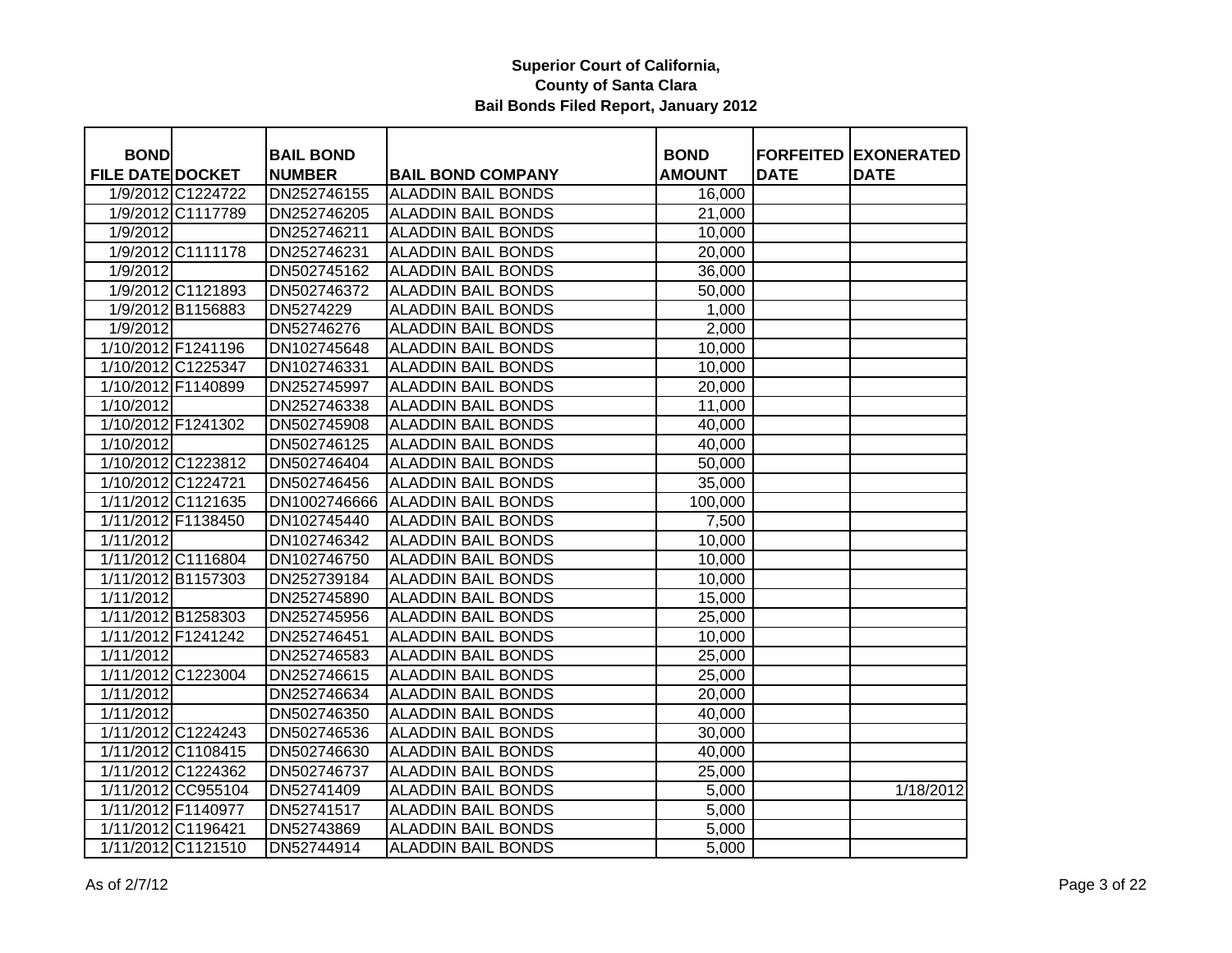| <b>BOND</b>             | <b>BAIL BOND</b> |                                 | <b>BOND</b>   |             | <b>FORFEITED EXONERATED</b> |
|-------------------------|------------------|---------------------------------|---------------|-------------|-----------------------------|
| <b>FILE DATE DOCKET</b> | <b>NUMBER</b>    | <b>BAIL BOND COMPANY</b>        | <b>AMOUNT</b> | <b>DATE</b> | <b>DATE</b>                 |
| 1/11/2012 C1068118      | DN52745294       | <b>ALADDIN BAIL BONDS</b>       | 5,000         |             |                             |
| 1/11/2012 C1115991      | DN52746651       | <b>ALADDIN BAIL BONDS</b>       | 1,000         |             |                             |
| 1/12/2012               | DN102747048      | <b>ALADDIN BAIL BONDS</b>       | 10,000        |             |                             |
| 1/12/2012 C1224392      | DN252746787      | <b>ALADDIN BAIL BONDS</b>       | 11,000        | 1/24/2012   |                             |
| 1/12/2012 F1241138      | DN52746001       | <b>ALADDIN BAIL BONDS</b>       | 5,000         |             |                             |
| 1/13/2012 B1152038      | DN102713843      | <b>ALADDIN BAIL BONDS</b>       | 10,000        |             |                             |
| 1/13/2012 B1257956      | DN1502746895     | <b>ALADDIN BAIL BONDS</b>       | 110,000       |             |                             |
| 1/13/2012 C1223618      | DN252747153      | <b>ALADDIN BAIL BONDS</b>       | 25,000        |             |                             |
| 1/13/2012 C1122371      | DN502744952      | <b>ALADDIN BAIL BONDS</b>       | 50,000        |             |                             |
| 1/13/2012               | DN502747082      | <b>ALADDIN BAIL BONDS</b>       | 50,000        |             |                             |
| 1/13/2012 C1119857      | DN52745050       | <b>ALADDIN BAIL BONDS</b>       | 5,000         |             |                             |
| 1/13/2012 B1157443      | DN52745539       | <b>ALADDIN BAIL BONDS</b>       | 5,000         |             |                             |
| 1/13/2012 C1199045      | DN52746457       | <b>ALADDIN BAIL BONDS</b>       | 1,000         |             |                             |
| 1/17/2012 C1224442      | DN1002747633     | <b>ALADDIN BAIL BONDS</b>       | 76,500        |             |                             |
| 1/17/2012 C1077310      |                  | DN1002747732 ALADDIN BAIL BONDS | 100,000       |             |                             |
| 1/17/2012               |                  | DN1002748375 ALADDIN BAIL BONDS | 100,000       |             |                             |
| 1/17/2012               | DN1002748387     | <b>ALADDIN BAIL BONDS</b>       | 61,000        |             |                             |
| 1/17/2012 C1122266      | DN102747066      | <b>ALADDIN BAIL BONDS</b>       | 10,000        |             |                             |
| 1/17/2012               | DN102747181      | <b>ALADDIN BAIL BONDS</b>       | 10,000        |             |                             |
| 1/17/2012               | DN102748187      | <b>ALADDIN BAIL BONDS</b>       | 10,000        |             |                             |
| 1/17/2012               | DN102748252      | <b>ALADDIN BAIL BONDS</b>       | 10,000        |             |                             |
| 1/17/2012 C1119391      | DN252747149      | <b>ALADDIN BAIL BONDS</b>       | 15,000        |             |                             |
| 1/17/2012 C1121922      | DN252747849      | <b>ALADDIN BAIL BONDS</b>       | 10,000        |             |                             |
| 1/17/2012               | DN252747922      | <b>ALADDIN BAIL BONDS</b>       | 15,000        |             |                             |
| 1/17/2012               | DN252747924      | <b>ALADDIN BAIL BONDS</b>       | 10,000        |             |                             |
| 1/17/2012               | DN252747960      | <b>ALADDIN BAIL BONDS</b>       | 10,000        |             |                             |
| 1/17/2012               | DN252748066      | <b>ALADDIN BAIL BONDS</b>       | 25,000        |             |                             |
| 1/17/2012 C1121902      | DN252748173      | <b>ALADDIN BAIL BONDS</b>       | 20,000        |             |                             |
| 1/17/2012               | DN252748423      | <b>ALADDIN BAIL BONDS</b>       | 25,000        |             |                             |
| 1/17/2012 C1224885      | DN502748312      | <b>ALADDIN BAIL BONDS</b>       | 25,000        |             |                             |
| 1/17/2012               | DN502748443      | <b>ALADDIN BAIL BONDS</b>       | 40,000        |             |                             |
| 1/17/2012 C1120606      | DN52747717       | <b>ALADDIN BAIL BONDS</b>       | 5,000         |             |                             |
| $\frac{1}{1}$ 17/2012   | DN52747857       | <b>ALADDIN BAIL BONDS</b>       | 5,000         |             |                             |
| 1/17/2012               | SV254000006      | <b>ALADDIN BAIL BONDS</b>       | 25,000        |             | 1/30/2012                   |
| 1/17/2012               | SV254000047      | <b>ALADDIN BAIL BONDS</b>       | 10,000        |             |                             |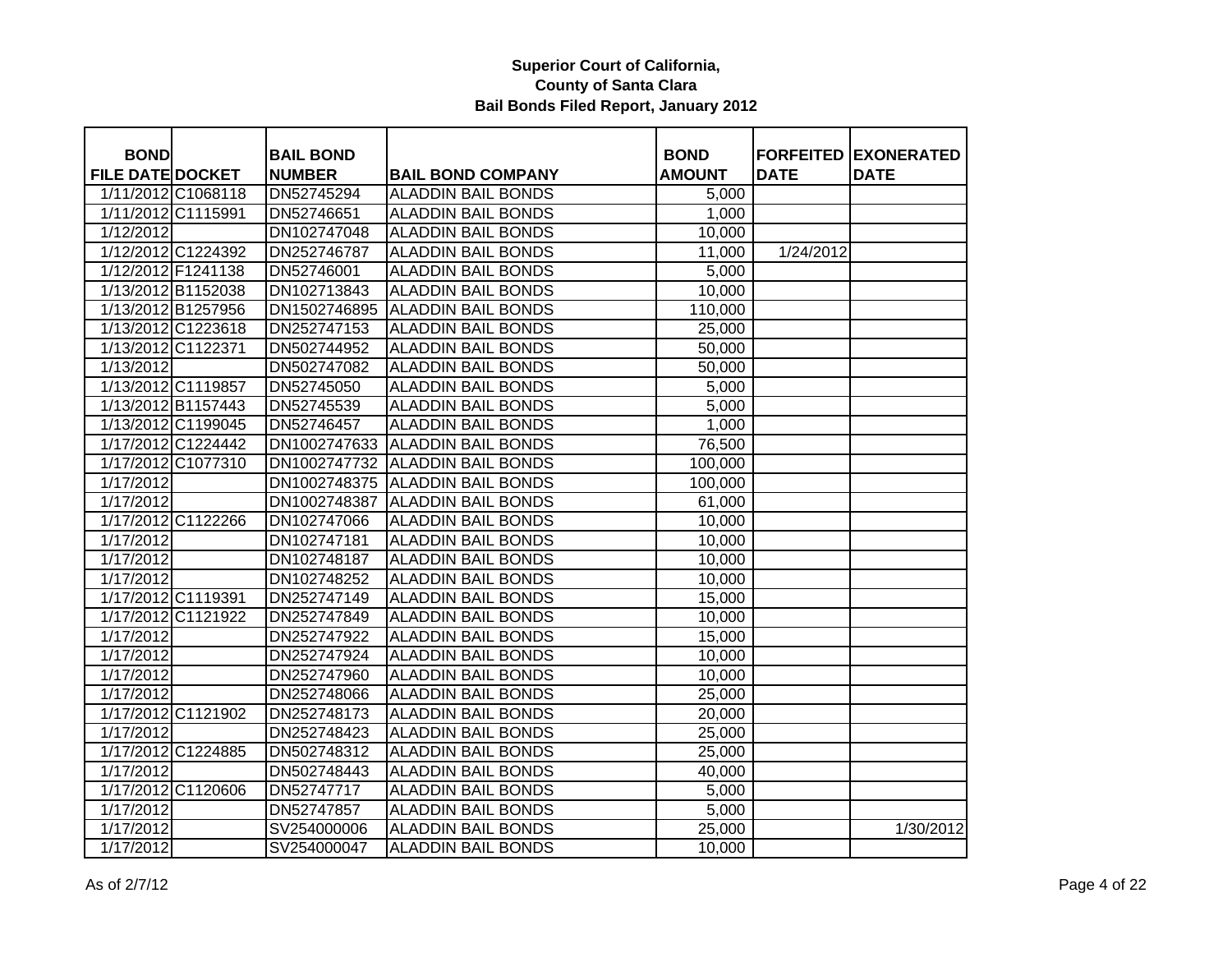| <b>BOND</b>             |                    | <b>BAIL BOND</b> |                           | <b>BOND</b>   |             | <b>FORFEITED EXONERATED</b> |
|-------------------------|--------------------|------------------|---------------------------|---------------|-------------|-----------------------------|
| <b>FILE DATE DOCKET</b> |                    | <b>NUMBER</b>    | <b>BAIL BOND COMPANY</b>  | <b>AMOUNT</b> | <b>DATE</b> | <b>DATE</b>                 |
| 1/18/2012 F1241234      |                    | DN102747395      | <b>ALADDIN BAIL BONDS</b> | 10,000        |             |                             |
| 1/18/2012               |                    | DN102747867      | <b>ALADDIN BAIL BONDS</b> | 10,000        |             |                             |
| 1/18/2012 F1139963      |                    | DN252747759      | <b>ALADDIN BAIL BONDS</b> | 25,000        |             |                             |
| 1/18/2012 B1257992      |                    | DN252747900      | <b>ALADDIN BAIL BONDS</b> | 11,000        |             |                             |
| 1/18/2012 B1258196      |                    | DN252747984      | <b>ALADDIN BAIL BONDS</b> | 15,000        |             |                             |
| 1/18/2012 B1156739      |                    | DN252748362      | <b>ALADDIN BAIL BONDS</b> | 25,000        |             |                             |
| 1/18/2012 B1258301      |                    | DN2S2729420      | <b>ALADDIN BAIL BONDS</b> | 10,000        |             |                             |
|                         | 1/18/2012 C1224280 | DN502694881      | <b>ALADDIN BAIL BONDS</b> | 25,000        |             |                             |
|                         | 1/18/2012 B1258035 | DN502747670      | <b>ALADDIN BAIL BONDS</b> | 50,000        |             |                             |
| $\frac{1}{1}$ 18/2012   |                    | DN502747850      | <b>ALADDIN BAIL BONDS</b> | 30,000        |             |                             |
| 1/18/2012 F1241296      |                    | DN502748370      | <b>ALADDIN BAIL BONDS</b> | 45,000        |             | 1/27/2012                   |
| 1/18/2012               |                    | DN52696674       | <b>ALADDIN BAIL BONDS</b> | 1,000         |             |                             |
| 1/18/2012 F1140399      |                    | DN52746304       | <b>ALADDIN BAIL BONDS</b> | 5,000         |             | 1/25/2012                   |
| 1/18/2012               |                    | SV104000075      | <b>ALADDIN BAIL BONDS</b> | 10,000        |             |                             |
| 1/18/2012               |                    | SV254000080      | <b>ALADDIN BAIL BONDS</b> | 11,000        |             |                             |
|                         | 1/18/2012 C1225146 | SV254000106      | <b>ALADDIN BAIL BONDS</b> | 20,000        |             |                             |
| 1/18/2012               |                    | SV254000157      | <b>ALADDIN BAIL BONDS</b> | 25,000        |             |                             |
|                         | 1/18/2012 C1225300 | SV254000177      | <b>ALADDIN BAIL BONDS</b> | 15,000        |             |                             |
|                         | 1/18/2012 CC958254 | SV504000124      | <b>ALADDIN BAIL BONDS</b> | 40,000        |             | 1/25/2012                   |
| 1/19/2012 C1224681      |                    | DN252748877      | <b>ALADDIN BAIL BONDS</b> | 11,000        |             |                             |
| 1/19/2012               |                    | DN502694882      | <b>ALADDIN BAIL BONDS</b> | 25,000        |             |                             |
| 1/19/2012               |                    | SV254000304      | <b>ALADDIN BAIL BONDS</b> | 13,000        |             |                             |
|                         | 1/20/2012 C1111784 | DN102747664      | <b>ALADDIN BAIL BONDS</b> | 7,500         |             |                             |
| 1/20/2012 F1141114      |                    | DN252747380      | <b>ALADDIN BAIL BONDS</b> | 25,000        |             |                             |
| 1/20/2012 C1223338      |                    | SV1004000503     | <b>ALADDIN BAIL BONDS</b> | 60,000        |             |                             |
| 1/20/2012               |                    | SV104000079      | <b>ALADDIN BAIL BONDS</b> | 10,000        |             |                             |
| 1/20/2012 F1139182      |                    | SV2540000360     | <b>ALADDIN BAIL BONDS</b> | 15,000        |             |                             |
|                         | 1/20/2012 B1258352 | SV254000139      | <b>ALADDIN BAIL BONDS</b> | 11,500        |             |                             |
| 1/20/2012 B1258352      |                    | SV254000194      | <b>ALADDIN BAIL BONDS</b> | 12,000        |             |                             |
| 1/20/2012               |                    | SV4000368        | <b>ALADDIN BAIL BONDS</b> | 5,000         |             |                             |
| 1/20/2012               |                    | SV504000030      | <b>ALADDIN BAIL BONDS</b> | 25,000        |             |                             |
| 1/20/2012 B1157428      |                    | SV504000333      | <b>ALADDIN BAIL BONDS</b> | 30,000        |             |                             |
|                         | 1/20/2012 C1224952 | SV504000608      | <b>ALADDIN BAIL BONDS</b> | 35,000        |             |                             |
| 1/20/2012               |                    | SV504000627      | <b>ALADDIN BAIL BONDS</b> | 35,000        |             |                             |
| 1/20/2012               |                    | SV54000361       | <b>ALADDIN BAIL BONDS</b> | 5,000         |             |                             |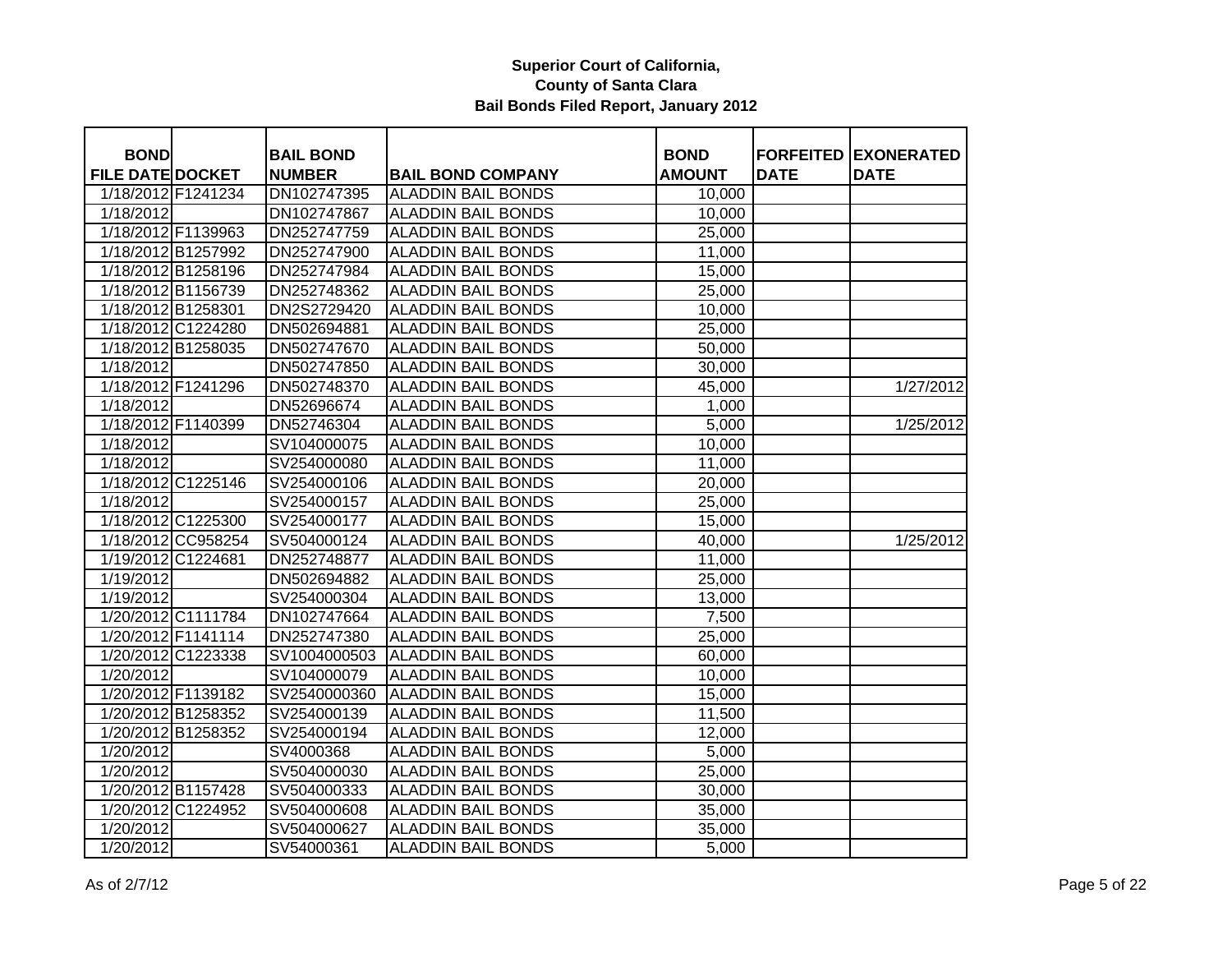| <b>BOND</b>             |                    | <b>BAIL BOND</b> |                                  | <b>BOND</b>   |             | <b>FORFEITED EXONERATED</b> |
|-------------------------|--------------------|------------------|----------------------------------|---------------|-------------|-----------------------------|
| <b>FILE DATE DOCKET</b> |                    | <b>NUMBER</b>    | <b>BAIL BOND COMPANY</b>         | <b>AMOUNT</b> | <b>DATE</b> | <b>DATE</b>                 |
| 1/23/2012 C1224991      |                    | DN252749032      | <b>ALADDIN BAIL BONDS</b>        | 25,000        |             |                             |
| 1/23/2012 F1138390      |                    | DN502748236      | <b>ALADDIN BAIL BONDS</b>        | 30,000        |             |                             |
|                         | 1/23/2012 CC824717 | DN52745175       | <b>ALADDIN BAIL BONDS</b>        | 5,000         |             |                             |
| 1/23/2012 B1258359      |                    |                  | SV10004000423 ALADDIN BAIL BONDS | 75,000        |             |                             |
|                         | 1/23/2012 BB729187 | SV104000376      | <b>ALADDIN BAIL BONDS</b>        | 10,000        |             |                             |
| 1/23/2012               |                    | SV104000607      | <b>ALADDIN BAIL BONDS</b>        | 10,000        |             |                             |
| 1/23/2012               |                    | SV104000680      | <b>ALADDIN BAIL BONDS</b>        | 10,000        |             |                             |
| 1/23/2012 C1224876      |                    | SV104000848      | <b>ALADDIN BAIL BONDS</b>        | 10,000        |             |                             |
|                         | 1/23/2012 C1224783 | SV104000906      | <b>ALADDIN BAIL BONDS</b>        | 10,000        |             |                             |
|                         | 1/23/2012 C1122647 | SV104001172      | <b>ALADDIN BAIL BONDS</b>        | 10,000        |             |                             |
|                         | 1/23/2012 C1223576 | SV1504000805     | <b>ALADDIN BAIL BONDS</b>        | 150,000       |             |                             |
| 1/23/2012               |                    | SV254000599      | <b>ALADDIN BAIL BONDS</b>        | 25,000        |             |                             |
| 1/23/2012               |                    | SV254000625      | <b>ALADDIN BAIL BONDS</b>        | 25,000        |             |                             |
| 1/23/2012               |                    | SV254001216      | <b>ALADDIN BAIL BONDS</b>        | 11,000        |             |                             |
|                         | 1/23/2012 C1225064 | SV254001264      | <b>ALADDIN BAIL BONDS</b>        | 15,000        |             |                             |
| 1/23/2012               |                    | SV504000600      | <b>ALADDIN BAIL BONDS</b>        | 26,000        |             |                             |
| 1/23/2012               |                    | SV504000664      | <b>ALADDIN BAIL BONDS</b>        | 36,000        |             |                             |
| 1/23/2012               |                    | SV504000783      | <b>ALADDIN BAIL BONDS</b>        | 35,500        |             |                             |
| 1/23/2012               |                    | SV504001020      | <b>ALADDIN BAIL BONDS</b>        | 30,000        |             |                             |
| 1/23/2012               |                    | SV504001049      | <b>ALADDIN BAIL BONDS</b>        | 25,000        |             |                             |
| 1/23/2012               |                    | SV504001181      | <b>ALADDIN BAIL BONDS</b>        | 26,000        |             |                             |
|                         | 1/23/2012 CC891768 | SV504001200      | <b>ALADDIN BAIL BONDS</b>        | 25,000        |             |                             |
|                         | 1/23/2012 C1223048 | SV54001015       | <b>ALADDIN BAIL BONDS</b>        | 5,000         |             |                             |
|                         | 1/24/2012 C1119619 | DN102713366      | <b>ALADDIN BAIL BONDS</b>        | 3,000         |             |                             |
| 1/24/2012 C1120012      |                    | DN102748920      | <b>ALADDIN BAIL BONDS</b>        | 10,000        |             |                             |
|                         | 1/24/2012 C1199380 | DN102748947      | <b>ALADDIN BAIL BONDS</b>        | 10,000        |             |                             |
| 1/24/2012 F1241437      |                    | SV104001171      | <b>ALADDIN BAIL BONDS</b>        | 10,000        |             |                             |
| 1/24/2012               |                    | SV254001458      | <b>ALADDIN BAIL BONDS</b>        | 10,000        |             |                             |
| 1/24/2012 C1088711      |                    | SV254001478      | <b>ALADDIN BAIL BONDS</b>        | 15,000        |             |                             |
| 1/24/2012 C1119457      |                    | SV54000094       | <b>ALADDIN BAIL BONDS</b>        | 5,000         |             |                             |
| 1/24/2012               |                    | SV54001204       | <b>ALADDIN BAIL BONDS</b>        | 250           |             |                             |
| 1/25/2012 C1105579      |                    | DN2502749298     | <b>ALADDIN BAIL BONDS</b>        | 200,000       |             |                             |
| 1/25/2012               |                    | SV1004000635     | <b>ALADDIN BAIL BONDS</b>        | 25,000        |             |                             |
| 1/25/2012               |                    | SV1040001185     | <b>ALADDIN BAIL BONDS</b>        | 10,000        |             |                             |
|                         | 1/25/2012 C1224374 | SV104001575      | <b>ALADDIN BAIL BONDS</b>        | 7,500         |             |                             |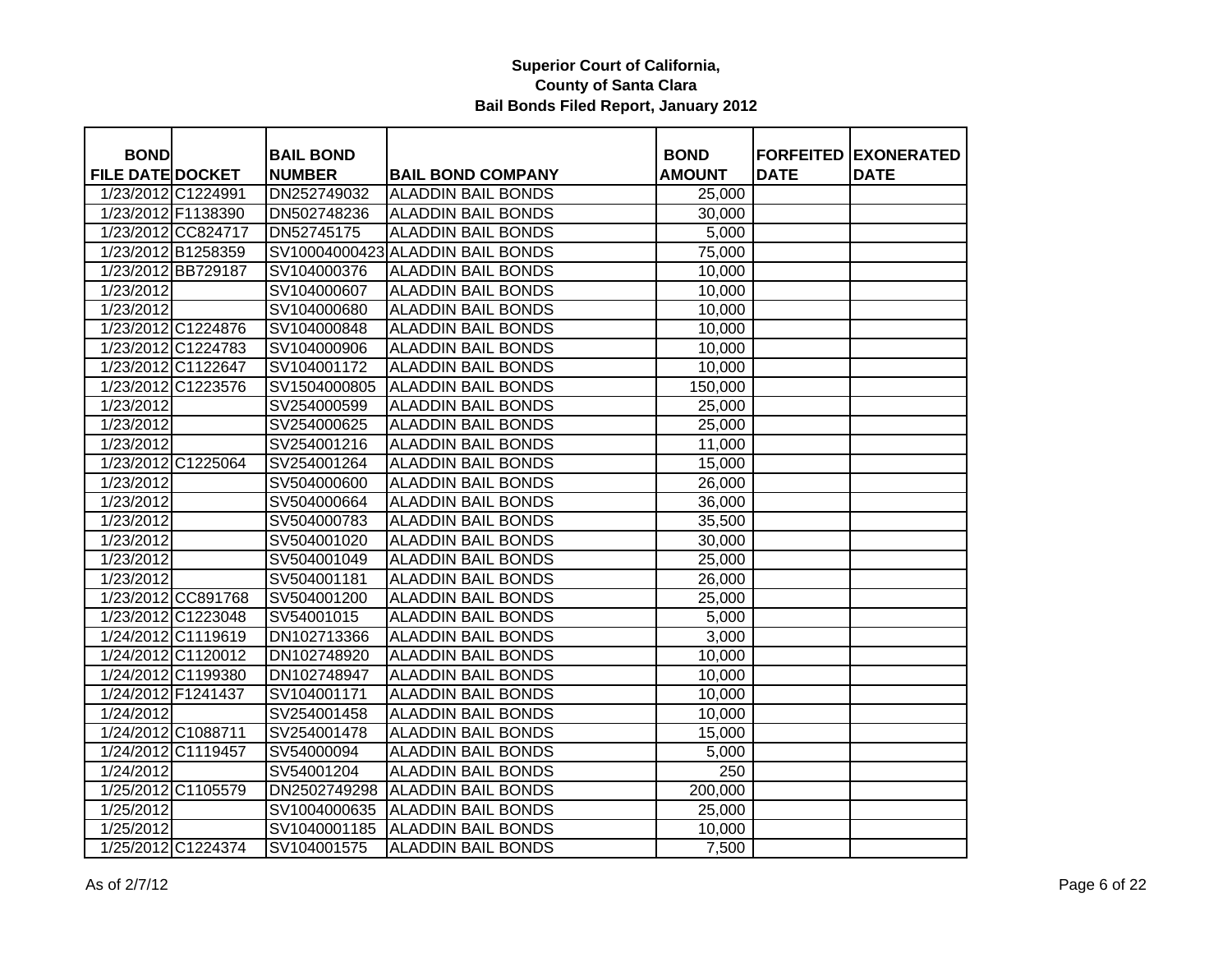| <b>BOND</b>             |                    | <b>BAIL BOND</b> |                           | <b>BOND</b>   |             | <b>FORFEITED EXONERATED</b> |
|-------------------------|--------------------|------------------|---------------------------|---------------|-------------|-----------------------------|
| <b>FILE DATE DOCKET</b> |                    | <b>NUMBER</b>    | <b>BAIL BOND COMPANY</b>  | <b>AMOUNT</b> | <b>DATE</b> | <b>DATE</b>                 |
| 1/25/2012               |                    | SV104001674      | <b>ALADDIN BAIL BONDS</b> | 10,000        |             |                             |
|                         | 1/25/2012 B1258389 | SV254001352      | <b>ALADDIN BAIL BONDS</b> | 15,000        |             |                             |
|                         | 1/25/2012 F1241495 | SV254001354      | <b>ALADDIN BAIL BONDS</b> | 11,000        |             |                             |
| 1/25/2012               |                    | SV254001464      | <b>ALADDIN BAIL BONDS</b> | 25,000        |             |                             |
|                         | 1/25/2012 F1138375 | SV254001480      | <b>ALADDIN BAIL BONDS</b> | 10,000        |             |                             |
|                         | 1/25/2012 C1075583 | SV254001605      | <b>ALADDIN BAIL BONDS</b> | 20,000        |             |                             |
| 1/25/2012               |                    | SV254001646      | <b>ALADDIN BAIL BONDS</b> | 10,000        |             |                             |
| 1/25/2012               |                    | SV254001698      | <b>ALADDIN BAIL BONDS</b> | 25,000        |             |                             |
| 1/25/2012               |                    | SV504000782      | <b>ALADDIN BAIL BONDS</b> | 30,000        |             |                             |
| 1/25/2012               |                    | SV54001097       | <b>ALADDIN BAIL BONDS</b> | 1,000         |             |                             |
|                         | 1/25/2012 C1120237 | SV54001512       | <b>ALADDIN BAIL BONDS</b> | 5,000         |             |                             |
|                         | 1/26/2012 B1157796 | DN102747662      | <b>ALADDIN BAIL BONDS</b> | 10,000        |             |                             |
|                         | 1/26/2012 C1118649 | DN502749346      | <b>ALADDIN BAIL BONDS</b> | 35,000        |             |                             |
|                         | 1/26/2012 C1224342 | DN502749351      | <b>ALADDIN BAIL BONDS</b> | 50,000        |             |                             |
|                         | 1/26/2012 C1118551 | DN52749347       | <b>ALADDIN BAIL BONDS</b> | 5,000         |             |                             |
| 1/26/2012               |                    | SV104001703      | <b>ALADDIN BAIL BONDS</b> | 10,000        |             |                             |
|                         | 1/26/2012 C1223140 | SV104001752      | <b>ALADDIN BAIL BONDS</b> | 10,000        |             |                             |
| 1/26/2012               |                    | SV104001807      | <b>ALADDIN BAIL BONDS</b> | 10,000        |             |                             |
|                         | 1/26/2012 B1258379 | SV254001513      | <b>ALADDIN BAIL BONDS</b> | 25,000        |             |                             |
|                         | 1/26/2012 B1157269 | SV504001396      | <b>ALADDIN BAIL BONDS</b> | 5,000         |             |                             |
| 1/27/2012               |                    | DN252713376      | <b>ALADDIN BAIL BONDS</b> | 25,000        |             |                             |
| 1/27/2012               |                    | SV104002131      | <b>ALADDIN BAIL BONDS</b> | 10,000        |             |                             |
|                         | 1/27/2012 C1114998 | SV104004196      | <b>ALADDIN BAIL BONDS</b> | 7,500         |             |                             |
|                         | 1/27/2012 C1224797 | SV254001999      | ALADDIN BAIL BONDS        | 25,000        |             |                             |
|                         | 1/27/2012 C1224526 | SV254002050      | <b>ALADDIN BAIL BONDS</b> | 20,000        |             |                             |
|                         | 1/27/2012 C1093016 | SV504000833      | <b>ALADDIN BAIL BONDS</b> | 30,000        |             |                             |
|                         | 1/27/2012 F1241494 | SV504001682      | <b>ALADDIN BAIL BONDS</b> | 25,000        |             |                             |
|                         | 1/27/2012 C1199292 | SV504002051      | <b>ALADDIN BAIL BONDS</b> | 40,000        |             |                             |
|                         | 1/27/2012 C1225134 | SV504002053      | <b>ALADDIN BAIL BONDS</b> | 50,000        |             |                             |
|                         | 1/27/2012 C1224433 | SV504002136      | <b>ALADDIN BAIL BONDS</b> | 50,000        |             |                             |
|                         | 1/27/2012 C1222974 | SV54001613       | <b>ALADDIN BAIL BONDS</b> | 5,000         |             |                             |
|                         | 1/30/2012 B1047749 | DN1002749424     | <b>ALADDIN BAIL BONDS</b> | 100,000       |             |                             |
|                         | 1/30/2012 EE806710 | DN252739713      | <b>ALADDIN BAIL BONDS</b> | 20,000        |             |                             |
| 1/30/2012               |                    | DN252749653      | <b>ALADDIN BAIL BONDS</b> | 20,000        |             |                             |
|                         | 1/30/2012 C1225267 | DN502685601      | <b>ALADDIN BAIL BONDS</b> | 30,000        |             |                             |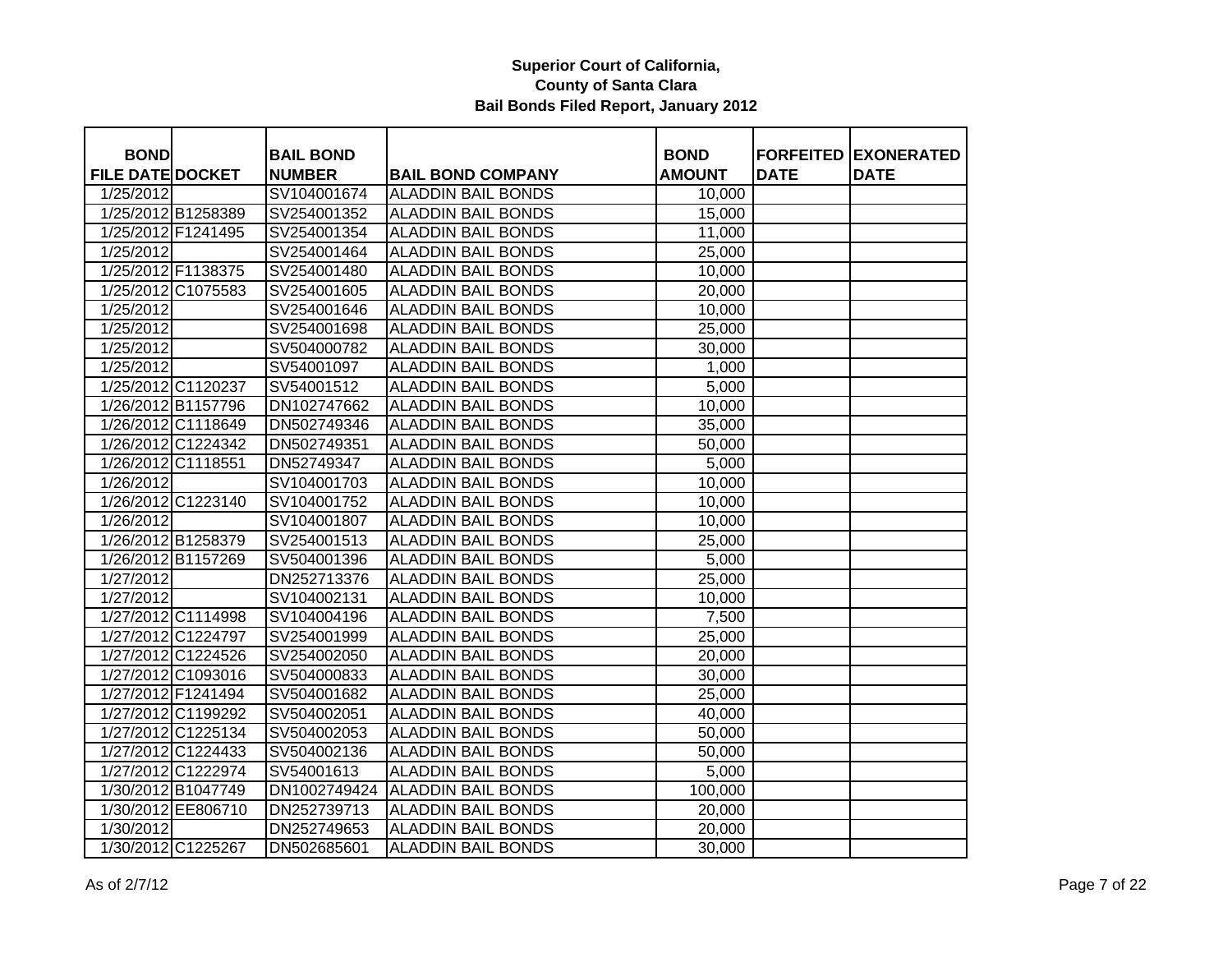| <b>BOND</b>             |                    | <b>BAIL BOND</b> |                           | <b>BOND</b>   | <b>FORFEITED</b> | <b>EXONERATED</b> |
|-------------------------|--------------------|------------------|---------------------------|---------------|------------------|-------------------|
| <b>FILE DATE DOCKET</b> |                    | <b>NUMBER</b>    | <b>BAIL BOND COMPANY</b>  | <b>AMOUNT</b> | <b>DATE</b>      | <b>DATE</b>       |
| 1/30/2012               |                    | SV104001939      | <b>ALADDIN BAIL BONDS</b> | 6,000         |                  |                   |
| 1/30/2012               |                    | SV104001960      | <b>ALADDIN BAIL BONDS</b> | 10,000        |                  |                   |
|                         | 1/30/2012 B1258455 | SV104002086      | <b>ALADDIN BAIL BONDS</b> | 10,000        |                  |                   |
| 1/30/2012               |                    | SV104002189      | <b>ALADDIN BAIL BONDS</b> | 10,000        |                  |                   |
| 1/30/2012               |                    | SV104002193      | <b>ALADDIN BAIL BONDS</b> | 10,000        |                  |                   |
| 1/30/2012               |                    | SV104002266      | <b>ALADDIN BAIL BONDS</b> | 10,000        |                  |                   |
|                         | 1/30/2012 C1224805 | SV104002371      | <b>ALADDIN BAIL BONDS</b> | 10,000        |                  |                   |
| 1/30/2012               |                    | SV104002443      | <b>ALADDIN BAIL BONDS</b> | 10,000        |                  |                   |
| 1/30/2012               |                    | SV104002610      | <b>ALADDIN BAIL BONDS</b> | 10,000        |                  |                   |
| 1/30/2012               |                    | SV254002276      | <b>ALADDIN BAIL BONDS</b> | 20,000        |                  |                   |
| 1/30/2012               |                    | SV254002467      | <b>ALADDIN BAIL BONDS</b> | 10,000        |                  |                   |
| 1/30/2012               |                    | SV504002468      | <b>ALADDIN BAIL BONDS</b> | 35,000        |                  |                   |
| 1/30/2012               |                    | SV504002541      | <b>ALADDIN BAIL BONDS</b> | 25,000        |                  |                   |
| 1/30/2012               |                    | SV504002797      | <b>ALADDIN BAIL BONDS</b> | 30,000        |                  |                   |
| 1/30/2012               |                    | SV504002828      | <b>ALADDIN BAIL BONDS</b> | 30,000        |                  |                   |
| 1/30/2012               |                    | SV504002837      | <b>ALADDIN BAIL BONDS</b> | 50,000        |                  |                   |
|                         | 1/30/2012 C1119527 | SV54002210       | <b>ALADDIN BAIL BONDS</b> | 5,000         |                  |                   |
| 1/30/2012               |                    | SV54002246       | <b>ALADDIN BAIL BONDS</b> | 5,000         |                  |                   |
| 1/31/2012               |                    | DN102747301      | <b>ALADDIN BAIL BONDS</b> | 10,000        |                  |                   |
| 1/31/2012               |                    | DN252713377      | <b>ALADDIN BAIL BONDS</b> | 10,000        |                  |                   |
| 1/31/2012               |                    | DN252713380      | <b>ALADDIN BAIL BONDS</b> | 25,000        |                  |                   |
|                         | 1/31/2012 B1151704 | DN252749478      | <b>ALADDIN BAIL BONDS</b> | 15,000        |                  |                   |
| 1/31/2012               |                    | DN502749700      | <b>ALADDIN BAIL BONDS</b> | 10,000        |                  |                   |
| 1/31/2012               |                    | DNS252713379     | <b>ALADDIN BAIL BONDS</b> | 10,000        |                  |                   |
| 1/31/2012               |                    | SV1004002542     | <b>ALADDIN BAIL BONDS</b> | 75,000        |                  |                   |
|                         | 1/31/2012 B1157780 | SV104002127      | <b>ALADDIN BAIL BONDS</b> | 10,000        |                  |                   |
| 1/31/2012 B1157441      |                    | SV104002298      | <b>ALADDIN BAIL BONDS</b> | 10,000        |                  |                   |
|                         | 1/31/2012 BB944276 | SV104002461      | <b>ALADDIN BAIL BONDS</b> | 5,000         |                  |                   |
|                         | 1/31/2012 C1093188 | SV104002604      | <b>ALADDIN BAIL BONDS</b> | 7,500         |                  |                   |
|                         | 1/31/2012 C1122036 | SV104002647      | <b>ALADDIN BAIL BONDS</b> | 10,000        |                  |                   |
| 1/31/2012               |                    | SV104002854      | <b>ALADDIN BAIL BONDS</b> | 10,000        |                  |                   |
| 1/31/2012 F1241421      |                    | SV254002235      | <b>ALADDIN BAIL BONDS</b> | 10,000        |                  | 2/1/2012          |
|                         | 1/31/2012 C1224462 | SV254002900      | <b>ALADDIN BAIL BONDS</b> | 10,000        |                  |                   |
|                         | 1/31/2012 BB835089 | SV4002283        | <b>ALADDIN BAIL BONDS</b> | 5,000         |                  |                   |
| 1/31/2012               |                    | SV504002261      | <b>ALADDIN BAIL BONDS</b> | 20,000        |                  |                   |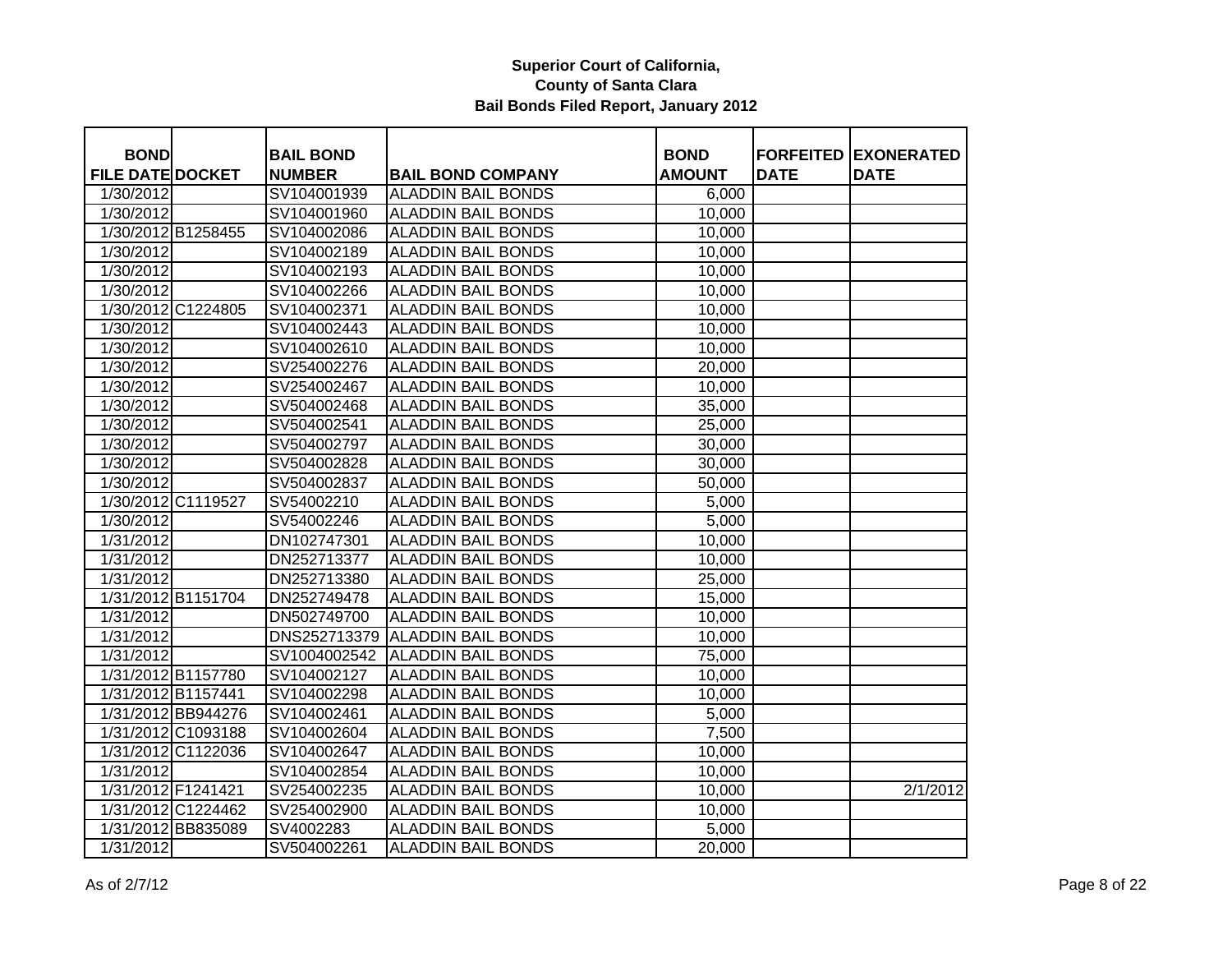| <b>FILE DATE DOCKET</b><br><b>NUMBER</b><br><b>BAIL BOND COMPANY</b><br><b>AMOUNT</b><br><b>DATE</b><br><b>DATE</b><br>1/31/2012 C1120165<br>SV54001475<br><b>ALADDIN BAIL BONDS</b><br>2,000<br>1/31/2012 C1222976<br>SV54001790<br><b>ALADDIN BAIL BONDS</b><br>5,000<br>1/31/2012 C1114749<br><b>ALADDIN BAIL BONDS</b><br>SV54002325<br>5,000<br>1/31/2012 C1113638<br><b>ALADDIN BAIL BONDS</b><br>SV54002540<br>5,000<br>1/3/2012<br>A302127857<br>ALICE CORTEZ BAIL BONDS<br>25,000<br>1/31/2012<br>1/4/2012<br><b>ALICE CORTEZ BAIL BONDS</b><br>A302127536<br>26,000<br>1/9/2012 F1241250<br>ALICE CORTEZ BAIL BONDS<br>A152179806<br>10,000<br>1/10/2012 F1141116<br><b>ALICE CORTEZ BAIL BONDS</b><br>A152180281<br>15,000<br>1/10/2012 F1141045<br><b>ALICE CORTEZ BAIL BONDS</b><br>A72253738<br>7,500<br>1/13/2012 F1140644<br>ALICE CORTEZ BAIL BONDS<br>A72253739<br>5,000<br>ALICE CORTEZ BAIL BONDS<br>1/18/2012 F1241298<br>A152180282<br>10,000<br>1/18/2012<br>AUL2082462<br>ALICE CORTEZ BAIL BONDS<br>35,000<br>1/23/2012 C1113989<br>A72253737<br><b>ALICE CORTEZ BAIL BONDS</b><br>7,500<br>1/27/2012 F1241429<br><b>ALICE CORTEZ BAIL BONDS</b><br>A152180451<br>10,000<br>1/31/2012 F1241169<br>A72254067<br>ALICE CORTEZ BAIL BONDS<br>6,000<br>1/3/2012 CF122372<br>527359630 ALL PRO BAIL BONDS<br>$\overline{21,000}$<br>5105198815 ALL PRO BAIL BONDS<br>1/3/2012<br>10,000<br>5111744541 ALL PRO BAIL BONDS<br>1/3/2012 C1224974<br>1/31/2012<br>10,000<br>1/3/2012 C1121521<br>5111754139 ALL PRO BAIL BONDS<br>10,000<br>1/3/2012<br>5111755516 ALL PRO BAIL BONDS<br>10,000<br>1/3/2012 C1114332<br>5271355009 ALL PRO BAIL BONDS<br>15,000<br>1/3/2012<br>5271371670 ALL PRO BAIL BONDS<br>25,000<br>1/27/2012<br>1/3/2012 C1113797<br>5801147513 ALL PRO BAIL BONDS<br>5,000<br>1/4/2012 F1140652<br>5111744538 ALL PRO BAIL BONDS<br>10,000<br>1/4/2012<br>5111755491 ALL PRO BAIL BONDS<br>10,000<br>$\sqrt{1/4/2012}$<br>5111755503 ALL PRO BAIL BONDS<br>10,000<br>1/4/2012 B1258279<br>5271371683 ALL PRO BAIL BONDS<br>12,000<br>1/27/2012<br>1/4/2012 B1156759<br>5801147526 ALL PRO BAIL BONDS<br>2,000<br>1/5/2012 C1121705<br>5111744570 ALL PRO BAIL BONDS<br>10,000<br>1/5/2012 C1197777<br>5550765828 ALL PRO BAIL BONDS<br>1/10/2012<br>40,000<br>1/6/2012 C1223007<br>5801150511 ALL PRO BAIL BONDS<br>5,000<br>5271259656 ALL PRO BAIL BONDS<br>1/9/2012 C1223335<br>20,000<br>1/9/2012<br>5271359643 ALL PRO BAIL BONDS<br>20,000<br>1/9/2012 C1223980<br>5801150524 ALL PRO BAIL BONDS<br>5,000 |             |                  |             |                  |                   |
|---------------------------------------------------------------------------------------------------------------------------------------------------------------------------------------------------------------------------------------------------------------------------------------------------------------------------------------------------------------------------------------------------------------------------------------------------------------------------------------------------------------------------------------------------------------------------------------------------------------------------------------------------------------------------------------------------------------------------------------------------------------------------------------------------------------------------------------------------------------------------------------------------------------------------------------------------------------------------------------------------------------------------------------------------------------------------------------------------------------------------------------------------------------------------------------------------------------------------------------------------------------------------------------------------------------------------------------------------------------------------------------------------------------------------------------------------------------------------------------------------------------------------------------------------------------------------------------------------------------------------------------------------------------------------------------------------------------------------------------------------------------------------------------------------------------------------------------------------------------------------------------------------------------------------------------------------------------------------------------------------------------------------------------------------------------------------------------------------------------------------------------------------------------------------------------------------------------------------------------------------------------------------------------------------------------------------------------------------------------------------------------------------------------------------------------------------------------------------------------------------------------------------------------------------------|-------------|------------------|-------------|------------------|-------------------|
|                                                                                                                                                                                                                                                                                                                                                                                                                                                                                                                                                                                                                                                                                                                                                                                                                                                                                                                                                                                                                                                                                                                                                                                                                                                                                                                                                                                                                                                                                                                                                                                                                                                                                                                                                                                                                                                                                                                                                                                                                                                                                                                                                                                                                                                                                                                                                                                                                                                                                                                                                         | <b>BOND</b> | <b>BAIL BOND</b> | <b>BOND</b> | <b>FORFEITED</b> | <b>EXONERATED</b> |
|                                                                                                                                                                                                                                                                                                                                                                                                                                                                                                                                                                                                                                                                                                                                                                                                                                                                                                                                                                                                                                                                                                                                                                                                                                                                                                                                                                                                                                                                                                                                                                                                                                                                                                                                                                                                                                                                                                                                                                                                                                                                                                                                                                                                                                                                                                                                                                                                                                                                                                                                                         |             |                  |             |                  |                   |
|                                                                                                                                                                                                                                                                                                                                                                                                                                                                                                                                                                                                                                                                                                                                                                                                                                                                                                                                                                                                                                                                                                                                                                                                                                                                                                                                                                                                                                                                                                                                                                                                                                                                                                                                                                                                                                                                                                                                                                                                                                                                                                                                                                                                                                                                                                                                                                                                                                                                                                                                                         |             |                  |             |                  |                   |
|                                                                                                                                                                                                                                                                                                                                                                                                                                                                                                                                                                                                                                                                                                                                                                                                                                                                                                                                                                                                                                                                                                                                                                                                                                                                                                                                                                                                                                                                                                                                                                                                                                                                                                                                                                                                                                                                                                                                                                                                                                                                                                                                                                                                                                                                                                                                                                                                                                                                                                                                                         |             |                  |             |                  |                   |
|                                                                                                                                                                                                                                                                                                                                                                                                                                                                                                                                                                                                                                                                                                                                                                                                                                                                                                                                                                                                                                                                                                                                                                                                                                                                                                                                                                                                                                                                                                                                                                                                                                                                                                                                                                                                                                                                                                                                                                                                                                                                                                                                                                                                                                                                                                                                                                                                                                                                                                                                                         |             |                  |             |                  |                   |
|                                                                                                                                                                                                                                                                                                                                                                                                                                                                                                                                                                                                                                                                                                                                                                                                                                                                                                                                                                                                                                                                                                                                                                                                                                                                                                                                                                                                                                                                                                                                                                                                                                                                                                                                                                                                                                                                                                                                                                                                                                                                                                                                                                                                                                                                                                                                                                                                                                                                                                                                                         |             |                  |             |                  |                   |
|                                                                                                                                                                                                                                                                                                                                                                                                                                                                                                                                                                                                                                                                                                                                                                                                                                                                                                                                                                                                                                                                                                                                                                                                                                                                                                                                                                                                                                                                                                                                                                                                                                                                                                                                                                                                                                                                                                                                                                                                                                                                                                                                                                                                                                                                                                                                                                                                                                                                                                                                                         |             |                  |             |                  |                   |
|                                                                                                                                                                                                                                                                                                                                                                                                                                                                                                                                                                                                                                                                                                                                                                                                                                                                                                                                                                                                                                                                                                                                                                                                                                                                                                                                                                                                                                                                                                                                                                                                                                                                                                                                                                                                                                                                                                                                                                                                                                                                                                                                                                                                                                                                                                                                                                                                                                                                                                                                                         |             |                  |             |                  |                   |
|                                                                                                                                                                                                                                                                                                                                                                                                                                                                                                                                                                                                                                                                                                                                                                                                                                                                                                                                                                                                                                                                                                                                                                                                                                                                                                                                                                                                                                                                                                                                                                                                                                                                                                                                                                                                                                                                                                                                                                                                                                                                                                                                                                                                                                                                                                                                                                                                                                                                                                                                                         |             |                  |             |                  |                   |
|                                                                                                                                                                                                                                                                                                                                                                                                                                                                                                                                                                                                                                                                                                                                                                                                                                                                                                                                                                                                                                                                                                                                                                                                                                                                                                                                                                                                                                                                                                                                                                                                                                                                                                                                                                                                                                                                                                                                                                                                                                                                                                                                                                                                                                                                                                                                                                                                                                                                                                                                                         |             |                  |             |                  |                   |
|                                                                                                                                                                                                                                                                                                                                                                                                                                                                                                                                                                                                                                                                                                                                                                                                                                                                                                                                                                                                                                                                                                                                                                                                                                                                                                                                                                                                                                                                                                                                                                                                                                                                                                                                                                                                                                                                                                                                                                                                                                                                                                                                                                                                                                                                                                                                                                                                                                                                                                                                                         |             |                  |             |                  |                   |
|                                                                                                                                                                                                                                                                                                                                                                                                                                                                                                                                                                                                                                                                                                                                                                                                                                                                                                                                                                                                                                                                                                                                                                                                                                                                                                                                                                                                                                                                                                                                                                                                                                                                                                                                                                                                                                                                                                                                                                                                                                                                                                                                                                                                                                                                                                                                                                                                                                                                                                                                                         |             |                  |             |                  |                   |
|                                                                                                                                                                                                                                                                                                                                                                                                                                                                                                                                                                                                                                                                                                                                                                                                                                                                                                                                                                                                                                                                                                                                                                                                                                                                                                                                                                                                                                                                                                                                                                                                                                                                                                                                                                                                                                                                                                                                                                                                                                                                                                                                                                                                                                                                                                                                                                                                                                                                                                                                                         |             |                  |             |                  |                   |
|                                                                                                                                                                                                                                                                                                                                                                                                                                                                                                                                                                                                                                                                                                                                                                                                                                                                                                                                                                                                                                                                                                                                                                                                                                                                                                                                                                                                                                                                                                                                                                                                                                                                                                                                                                                                                                                                                                                                                                                                                                                                                                                                                                                                                                                                                                                                                                                                                                                                                                                                                         |             |                  |             |                  |                   |
|                                                                                                                                                                                                                                                                                                                                                                                                                                                                                                                                                                                                                                                                                                                                                                                                                                                                                                                                                                                                                                                                                                                                                                                                                                                                                                                                                                                                                                                                                                                                                                                                                                                                                                                                                                                                                                                                                                                                                                                                                                                                                                                                                                                                                                                                                                                                                                                                                                                                                                                                                         |             |                  |             |                  |                   |
|                                                                                                                                                                                                                                                                                                                                                                                                                                                                                                                                                                                                                                                                                                                                                                                                                                                                                                                                                                                                                                                                                                                                                                                                                                                                                                                                                                                                                                                                                                                                                                                                                                                                                                                                                                                                                                                                                                                                                                                                                                                                                                                                                                                                                                                                                                                                                                                                                                                                                                                                                         |             |                  |             |                  |                   |
|                                                                                                                                                                                                                                                                                                                                                                                                                                                                                                                                                                                                                                                                                                                                                                                                                                                                                                                                                                                                                                                                                                                                                                                                                                                                                                                                                                                                                                                                                                                                                                                                                                                                                                                                                                                                                                                                                                                                                                                                                                                                                                                                                                                                                                                                                                                                                                                                                                                                                                                                                         |             |                  |             |                  |                   |
|                                                                                                                                                                                                                                                                                                                                                                                                                                                                                                                                                                                                                                                                                                                                                                                                                                                                                                                                                                                                                                                                                                                                                                                                                                                                                                                                                                                                                                                                                                                                                                                                                                                                                                                                                                                                                                                                                                                                                                                                                                                                                                                                                                                                                                                                                                                                                                                                                                                                                                                                                         |             |                  |             |                  |                   |
|                                                                                                                                                                                                                                                                                                                                                                                                                                                                                                                                                                                                                                                                                                                                                                                                                                                                                                                                                                                                                                                                                                                                                                                                                                                                                                                                                                                                                                                                                                                                                                                                                                                                                                                                                                                                                                                                                                                                                                                                                                                                                                                                                                                                                                                                                                                                                                                                                                                                                                                                                         |             |                  |             |                  |                   |
|                                                                                                                                                                                                                                                                                                                                                                                                                                                                                                                                                                                                                                                                                                                                                                                                                                                                                                                                                                                                                                                                                                                                                                                                                                                                                                                                                                                                                                                                                                                                                                                                                                                                                                                                                                                                                                                                                                                                                                                                                                                                                                                                                                                                                                                                                                                                                                                                                                                                                                                                                         |             |                  |             |                  |                   |
|                                                                                                                                                                                                                                                                                                                                                                                                                                                                                                                                                                                                                                                                                                                                                                                                                                                                                                                                                                                                                                                                                                                                                                                                                                                                                                                                                                                                                                                                                                                                                                                                                                                                                                                                                                                                                                                                                                                                                                                                                                                                                                                                                                                                                                                                                                                                                                                                                                                                                                                                                         |             |                  |             |                  |                   |
|                                                                                                                                                                                                                                                                                                                                                                                                                                                                                                                                                                                                                                                                                                                                                                                                                                                                                                                                                                                                                                                                                                                                                                                                                                                                                                                                                                                                                                                                                                                                                                                                                                                                                                                                                                                                                                                                                                                                                                                                                                                                                                                                                                                                                                                                                                                                                                                                                                                                                                                                                         |             |                  |             |                  |                   |
|                                                                                                                                                                                                                                                                                                                                                                                                                                                                                                                                                                                                                                                                                                                                                                                                                                                                                                                                                                                                                                                                                                                                                                                                                                                                                                                                                                                                                                                                                                                                                                                                                                                                                                                                                                                                                                                                                                                                                                                                                                                                                                                                                                                                                                                                                                                                                                                                                                                                                                                                                         |             |                  |             |                  |                   |
|                                                                                                                                                                                                                                                                                                                                                                                                                                                                                                                                                                                                                                                                                                                                                                                                                                                                                                                                                                                                                                                                                                                                                                                                                                                                                                                                                                                                                                                                                                                                                                                                                                                                                                                                                                                                                                                                                                                                                                                                                                                                                                                                                                                                                                                                                                                                                                                                                                                                                                                                                         |             |                  |             |                  |                   |
|                                                                                                                                                                                                                                                                                                                                                                                                                                                                                                                                                                                                                                                                                                                                                                                                                                                                                                                                                                                                                                                                                                                                                                                                                                                                                                                                                                                                                                                                                                                                                                                                                                                                                                                                                                                                                                                                                                                                                                                                                                                                                                                                                                                                                                                                                                                                                                                                                                                                                                                                                         |             |                  |             |                  |                   |
|                                                                                                                                                                                                                                                                                                                                                                                                                                                                                                                                                                                                                                                                                                                                                                                                                                                                                                                                                                                                                                                                                                                                                                                                                                                                                                                                                                                                                                                                                                                                                                                                                                                                                                                                                                                                                                                                                                                                                                                                                                                                                                                                                                                                                                                                                                                                                                                                                                                                                                                                                         |             |                  |             |                  |                   |
|                                                                                                                                                                                                                                                                                                                                                                                                                                                                                                                                                                                                                                                                                                                                                                                                                                                                                                                                                                                                                                                                                                                                                                                                                                                                                                                                                                                                                                                                                                                                                                                                                                                                                                                                                                                                                                                                                                                                                                                                                                                                                                                                                                                                                                                                                                                                                                                                                                                                                                                                                         |             |                  |             |                  |                   |
|                                                                                                                                                                                                                                                                                                                                                                                                                                                                                                                                                                                                                                                                                                                                                                                                                                                                                                                                                                                                                                                                                                                                                                                                                                                                                                                                                                                                                                                                                                                                                                                                                                                                                                                                                                                                                                                                                                                                                                                                                                                                                                                                                                                                                                                                                                                                                                                                                                                                                                                                                         |             |                  |             |                  |                   |
|                                                                                                                                                                                                                                                                                                                                                                                                                                                                                                                                                                                                                                                                                                                                                                                                                                                                                                                                                                                                                                                                                                                                                                                                                                                                                                                                                                                                                                                                                                                                                                                                                                                                                                                                                                                                                                                                                                                                                                                                                                                                                                                                                                                                                                                                                                                                                                                                                                                                                                                                                         |             |                  |             |                  |                   |
|                                                                                                                                                                                                                                                                                                                                                                                                                                                                                                                                                                                                                                                                                                                                                                                                                                                                                                                                                                                                                                                                                                                                                                                                                                                                                                                                                                                                                                                                                                                                                                                                                                                                                                                                                                                                                                                                                                                                                                                                                                                                                                                                                                                                                                                                                                                                                                                                                                                                                                                                                         |             |                  |             |                  |                   |
|                                                                                                                                                                                                                                                                                                                                                                                                                                                                                                                                                                                                                                                                                                                                                                                                                                                                                                                                                                                                                                                                                                                                                                                                                                                                                                                                                                                                                                                                                                                                                                                                                                                                                                                                                                                                                                                                                                                                                                                                                                                                                                                                                                                                                                                                                                                                                                                                                                                                                                                                                         |             |                  |             |                  |                   |
|                                                                                                                                                                                                                                                                                                                                                                                                                                                                                                                                                                                                                                                                                                                                                                                                                                                                                                                                                                                                                                                                                                                                                                                                                                                                                                                                                                                                                                                                                                                                                                                                                                                                                                                                                                                                                                                                                                                                                                                                                                                                                                                                                                                                                                                                                                                                                                                                                                                                                                                                                         |             |                  |             |                  |                   |
|                                                                                                                                                                                                                                                                                                                                                                                                                                                                                                                                                                                                                                                                                                                                                                                                                                                                                                                                                                                                                                                                                                                                                                                                                                                                                                                                                                                                                                                                                                                                                                                                                                                                                                                                                                                                                                                                                                                                                                                                                                                                                                                                                                                                                                                                                                                                                                                                                                                                                                                                                         |             |                  |             |                  |                   |
|                                                                                                                                                                                                                                                                                                                                                                                                                                                                                                                                                                                                                                                                                                                                                                                                                                                                                                                                                                                                                                                                                                                                                                                                                                                                                                                                                                                                                                                                                                                                                                                                                                                                                                                                                                                                                                                                                                                                                                                                                                                                                                                                                                                                                                                                                                                                                                                                                                                                                                                                                         |             |                  |             |                  |                   |
|                                                                                                                                                                                                                                                                                                                                                                                                                                                                                                                                                                                                                                                                                                                                                                                                                                                                                                                                                                                                                                                                                                                                                                                                                                                                                                                                                                                                                                                                                                                                                                                                                                                                                                                                                                                                                                                                                                                                                                                                                                                                                                                                                                                                                                                                                                                                                                                                                                                                                                                                                         |             |                  |             |                  |                   |
|                                                                                                                                                                                                                                                                                                                                                                                                                                                                                                                                                                                                                                                                                                                                                                                                                                                                                                                                                                                                                                                                                                                                                                                                                                                                                                                                                                                                                                                                                                                                                                                                                                                                                                                                                                                                                                                                                                                                                                                                                                                                                                                                                                                                                                                                                                                                                                                                                                                                                                                                                         |             |                  |             |                  |                   |
| 1/10/2012 C1224360<br>5550765844 ALL PRO BAIL BONDS<br>35,000                                                                                                                                                                                                                                                                                                                                                                                                                                                                                                                                                                                                                                                                                                                                                                                                                                                                                                                                                                                                                                                                                                                                                                                                                                                                                                                                                                                                                                                                                                                                                                                                                                                                                                                                                                                                                                                                                                                                                                                                                                                                                                                                                                                                                                                                                                                                                                                                                                                                                           |             |                  |             |                  |                   |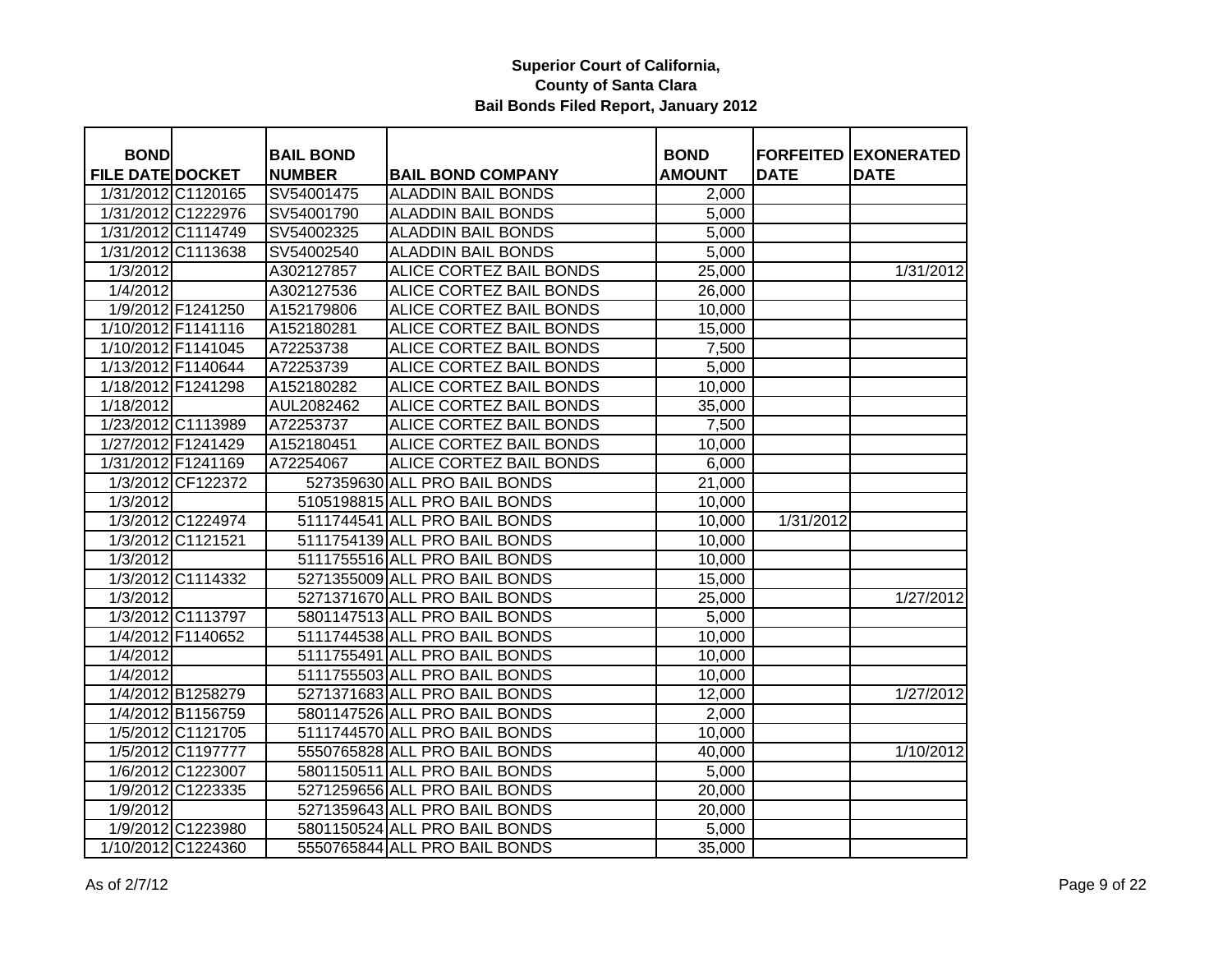| <b>BOND</b><br><b>BAIL BOND</b><br><b>BOND</b><br><b>FORFEITED EXONERATED</b><br><b>FILE DATE DOCKET</b><br><b>NUMBER</b><br><b>BAIL BOND COMPANY</b><br><b>AMOUNT</b><br><b>DATE</b><br><b>DATE</b><br>1/11/2012 C1121655<br>5200067922 ALL PRO BAIL BONDS<br>200,000<br>1/11/2012 C1118248<br>5801150537 ALL PRO BAIL BONDS<br>5,000<br>1/11/2012 C1223339<br>5801157169 ALL PRO BAIL BONDS<br>3,000<br>1/13/2012 C1122239<br>5105249436 ALL PRO BAIL BONDS<br>100,000 |           |
|--------------------------------------------------------------------------------------------------------------------------------------------------------------------------------------------------------------------------------------------------------------------------------------------------------------------------------------------------------------------------------------------------------------------------------------------------------------------------|-----------|
|                                                                                                                                                                                                                                                                                                                                                                                                                                                                          |           |
|                                                                                                                                                                                                                                                                                                                                                                                                                                                                          |           |
|                                                                                                                                                                                                                                                                                                                                                                                                                                                                          |           |
|                                                                                                                                                                                                                                                                                                                                                                                                                                                                          |           |
|                                                                                                                                                                                                                                                                                                                                                                                                                                                                          |           |
|                                                                                                                                                                                                                                                                                                                                                                                                                                                                          |           |
| 1/13/2012 C1224706<br>5271354987 ALL PRO BAIL BONDS<br>17,000                                                                                                                                                                                                                                                                                                                                                                                                            |           |
| 5111744554 ALL PRO BAIL BONDS<br>1/17/2012<br>10,000                                                                                                                                                                                                                                                                                                                                                                                                                     |           |
| 1/17/2012 C1114659<br>5111744567 ALL PRO BAIL BONDS<br>10,000                                                                                                                                                                                                                                                                                                                                                                                                            |           |
| 1/17/2012 C1224549<br>5111755529 ALL PRO BAIL BONDS<br>10,000                                                                                                                                                                                                                                                                                                                                                                                                            |           |
| 1/17/2012<br>5111755545 ALL PRO BAIL BONDS<br>10,000                                                                                                                                                                                                                                                                                                                                                                                                                     |           |
| 1/17/2012 C1225295<br>5550765857 ALL PRO BAIL BONDS<br>30,000                                                                                                                                                                                                                                                                                                                                                                                                            |           |
| 1/18/2012 F1034362<br>5111730760 ALL PRO BAIL BONDS<br>6,000                                                                                                                                                                                                                                                                                                                                                                                                             |           |
| 5271354974 ALL PRO BAIL BONDS<br>1/18/2012<br>15,000                                                                                                                                                                                                                                                                                                                                                                                                                     | 1/30/2012 |
| 1/18/2012<br>5271354990 ALL PRO BAIL BONDS<br>25,000                                                                                                                                                                                                                                                                                                                                                                                                                     |           |
| 1/18/2012 F1033460<br>5801093032 ALL PRO BAIL BONDS<br>5,000                                                                                                                                                                                                                                                                                                                                                                                                             |           |
| 1/18/2012<br>5801157172 ALL PRO BAIL BONDS<br>5,000                                                                                                                                                                                                                                                                                                                                                                                                                      |           |
| 1/18/2012 C1112395<br>5801157185 ALL PRO BAIL BONDS<br>5,000                                                                                                                                                                                                                                                                                                                                                                                                             |           |
| 5271346588 ALL PRO BAIL BONDS<br>1/19/2012 F1241381<br>10,000                                                                                                                                                                                                                                                                                                                                                                                                            |           |
| 1/19/2012 C1075416<br>5801196735 ALL PRO BAIL BONDS<br>2/1/2012<br>5,000                                                                                                                                                                                                                                                                                                                                                                                                 |           |
| 5271346869 ALL PRO BAIL BONDS<br>1/20/2012<br>25,000                                                                                                                                                                                                                                                                                                                                                                                                                     |           |
| 1/23/2012<br>5271359726 ALL PRO BAIL BONDS<br>12,000                                                                                                                                                                                                                                                                                                                                                                                                                     |           |
| 1/23/2012 C1224953<br>5550780067 ALL PRO BAIL BONDS<br>50,000                                                                                                                                                                                                                                                                                                                                                                                                            |           |
| 1/24/2012 F1241502<br>5111722473 ALL PRO BAIL BONDS<br>2/3/2012<br>11,000                                                                                                                                                                                                                                                                                                                                                                                                |           |
| 1/24/2012 C1117159<br>5801157198 ALL PRO BAIL BONDS<br>5,000                                                                                                                                                                                                                                                                                                                                                                                                             |           |
| 1/24/2012 F1140399<br>5801196681 ALL PRO BAIL BONDS<br>5,000                                                                                                                                                                                                                                                                                                                                                                                                             |           |
| 1/25/2012 BB940496<br>5111755532 ALL PRO BAIL BONDS<br>8,000                                                                                                                                                                                                                                                                                                                                                                                                             |           |
| 1/25/2012<br>5550773821 ALL PRO BAIL BONDS<br>30,000                                                                                                                                                                                                                                                                                                                                                                                                                     |           |
| 1/26/2012 C1120064<br>5105261348 ALL PRO BAIL BONDS<br>100,000                                                                                                                                                                                                                                                                                                                                                                                                           |           |
| 1/26/2012 C1121366<br>5801196706 ALL PRO BAIL BONDS<br>5,000                                                                                                                                                                                                                                                                                                                                                                                                             |           |
| 1/30/2012<br>5111755561 ALL PRO BAIL BONDS<br>11,000                                                                                                                                                                                                                                                                                                                                                                                                                     |           |
| 1/30/2012<br>5111761630 ALL PRO BAIL BONDS<br>10,000                                                                                                                                                                                                                                                                                                                                                                                                                     |           |
| 5271359672 ALL PRO BAIL BONDS<br>1/30/2012<br>22,000                                                                                                                                                                                                                                                                                                                                                                                                                     |           |
| 5271359713 ALL PRO BAIL BONDS<br>1/30/2012<br>15,000                                                                                                                                                                                                                                                                                                                                                                                                                     |           |
| 5550770536 ALL PRO BAIL BONDS<br>1/30/2012<br>35,000                                                                                                                                                                                                                                                                                                                                                                                                                     |           |
| 1/31/2012 C1122623<br>511755558 ALL PRO BAIL BONDS<br>10,000                                                                                                                                                                                                                                                                                                                                                                                                             |           |
| 1/31/2012<br>5111761700 ALL PRO BAIL BONDS<br>10,000                                                                                                                                                                                                                                                                                                                                                                                                                     |           |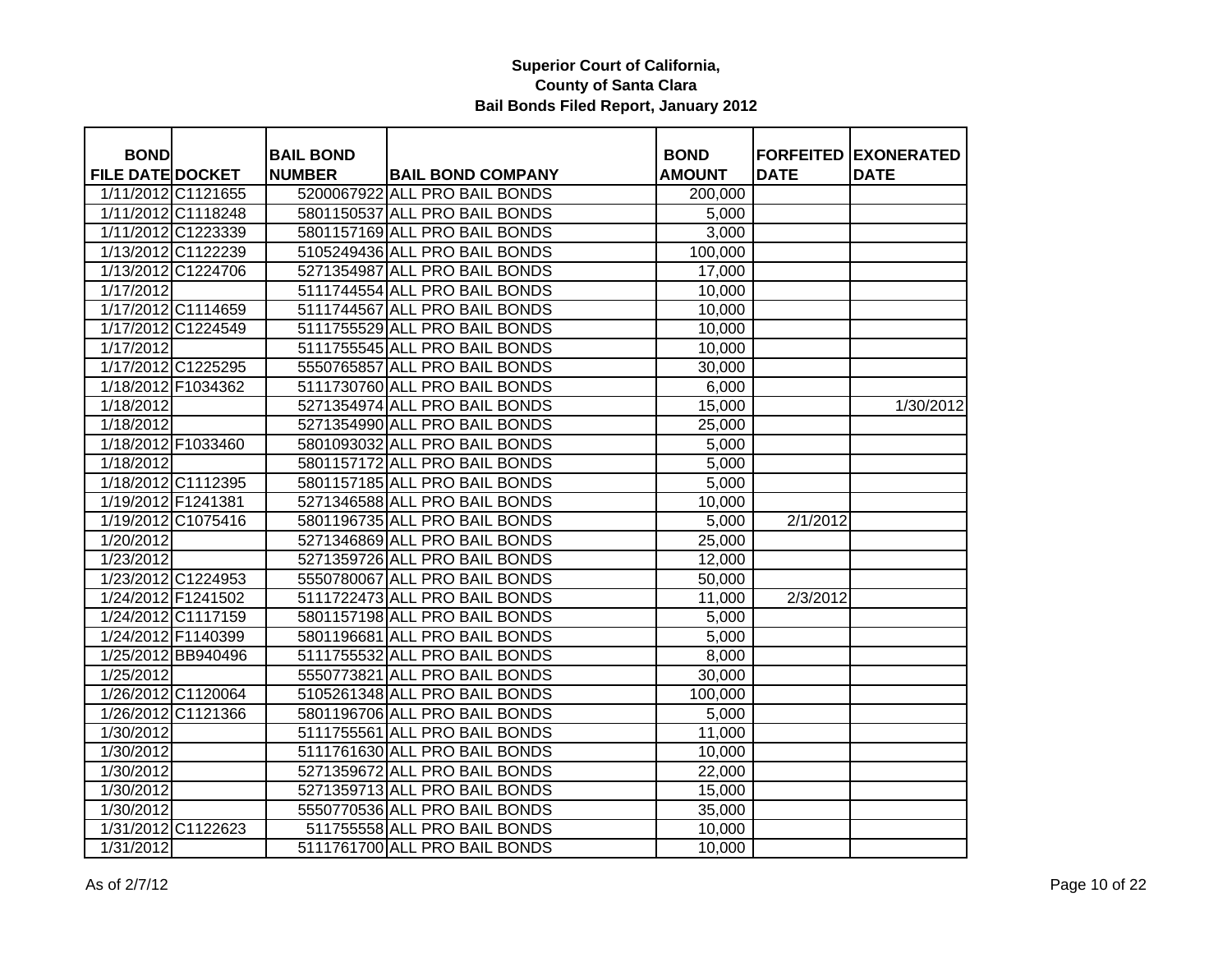| <b>BOND</b>             |                    | <b>BAIL BOND</b> |                               | <b>BOND</b>   |             | <b>FORFEITED EXONERATED</b> |
|-------------------------|--------------------|------------------|-------------------------------|---------------|-------------|-----------------------------|
| <b>FILE DATE DOCKET</b> |                    | <b>NUMBER</b>    | <b>BAIL BOND COMPANY</b>      | <b>AMOUNT</b> | <b>DATE</b> | <b>DATE</b>                 |
|                         | 1/31/2012 B1258269 |                  | 5271346872 ALL PRO BAIL BONDS | 16,000        |             |                             |
|                         | 1/31/2012 C1223483 |                  | 5271359700 ALL PRO BAIL BONDS | 25,000        |             |                             |
|                         | 1/31/2012 C1223976 |                  | 5550785215 ALL PRO BAIL BONDS | 35,000        |             |                             |
|                         | 1/31/2012 C1122635 |                  | 5801196694 ALL PRO BAIL BONDS | 2,500         |             |                             |
|                         | 1/9/2012 C1224574  | IS50K72773       | <b>AMIGO BAIL BONDS</b>       | 40,000        |             |                             |
|                         | 1/11/2012 C1114742 | IS30K121589      | <b>AMIGO BAIL BONDS</b>       | 10,000        |             |                             |
| 1/17/2012               |                    | IS30K121587      | <b>AMIGO BAIL BONDS</b>       | 11,000        |             |                             |
|                         | 1/17/2012 C1115517 | IS30K121588      | <b>AMIGO BAIL BONDS</b>       | 10,000        |             |                             |
| 1/23/2012               |                    | IS30K121820      | <b>AMIGO BAIL BONDS</b>       | 15,000        |             |                             |
| 1/27/2012               |                    | IS30K116016      | <b>AMIGO BAIL BONDS</b>       | 20,000        |             |                             |
|                         | 1/3/2012 F1140953  | T10050319617     | <b>BAD BOYS BAIL BONDS</b>    | 50,000        |             |                             |
|                         | 1/3/2012 C1101698  | T1050325033      | <b>BAD BOYS BAIL BONDS</b>    | 10,000        |             |                             |
| $\frac{1}{3}/2012$      |                    | T1050325037      | <b>BAD BOYS BAIL BONDS</b>    | 10,000        |             |                             |
| 1/3/2012                |                    | T1050325042      | <b>BAD BOYS BAIL BONDS</b>    | 10,000        |             |                             |
|                         | 1/3/2012 B1258092  | T2550331572      | <b>BAD BOYS BAIL BONDS</b>    | 10,000        |             |                             |
|                         | 1/3/2012 B1258092  | T2550331573      | <b>BAD BOYS BAIL BONDS</b>    | 21,000        |             |                             |
|                         | 1/3/2012 B1258092  | T2550331575      | <b>BAD BOYS BAIL BONDS</b>    | 21,000        |             |                             |
|                         | 1/3/2012 C1224513  | T2550331875      | <b>BAD BOYS BAIL BONDS</b>    | 20,000        |             |                             |
|                         | 1/3/2012 C1223573  | T2550331876      | <b>BAD BOYS BAIL BONDS</b>    | 25,000        |             |                             |
|                         | 1/3/2012 C1225158  | T2550331877      | <b>BAD BOYS BAIL BONDS</b>    | 15,000        |             |                             |
|                         | 1/3/2012 C1122786  | T2550331883      | <b>BAD BOYS BAIL BONDS</b>    | 25,000        |             |                             |
|                         | 1/3/2012 C1224847  | T2550331884      | <b>BAD BOYS BAIL BONDS</b>    | 15,000        |             |                             |
|                         | 1/3/2012 F1241238  | T5050320330      | <b>BAD BOYS BAIL BONDS</b>    | 17,000        |             |                             |
|                         | 1/3/2012 B1258036  | T5050320647      | <b>BAD BOYS BAIL BONDS</b>    | 25,500        |             |                             |
| 1/3/2012                |                    | T5050331075      | <b>BAD BOYS BAIL BONDS</b>    | 35,000        |             | 1/31/2012                   |
| $\frac{1}{3}/2012$      |                    | T5050331906      | <b>BAD BOYS BAIL BONDS</b>    | 50,000        |             | 1/27/2012                   |
|                         | 1/3/2012 C1119964  | T550325014       | <b>BAD BOYS BAIL BONDS</b>    | 5,000         |             |                             |
|                         | 1/3/2012 C1119108  | T550325516       | <b>BAD BOYS BAIL BONDS</b>    | 5,000         |             |                             |
|                         | 1/3/2012 C1116705  | T550325517       | <b>BAD BOYS BAIL BONDS</b>    | 5,000         |             |                             |
|                         | 1/3/2012 C1120434  | T550325519       | <b>BAD BOYS BAIL BONDS</b>    | 5,000         |             |                             |
|                         | 1/3/2012 C1121925  | T550325520       | <b>BAD BOYS BAIL BONDS</b>    | 5,000         |             |                             |
| 1/4/2012                |                    | T1050324509      | <b>BAD BOYS BAIL BONDS</b>    | 10,000        |             |                             |
|                         | 1/4/2012 C1079998  | T1050331044      | <b>BAD BOYS BAIL BONDS</b>    | 7,000         |             |                             |
|                         | 1/4/2012 C1223572  | T5050331072      | <b>BAD BOYS BAIL BONDS</b>    | 35,000        |             |                             |
| $\sqrt{1/4/2012}$       |                    | T550325518       | <b>BAD BOYS BAIL BONDS</b>    | 5,000         |             |                             |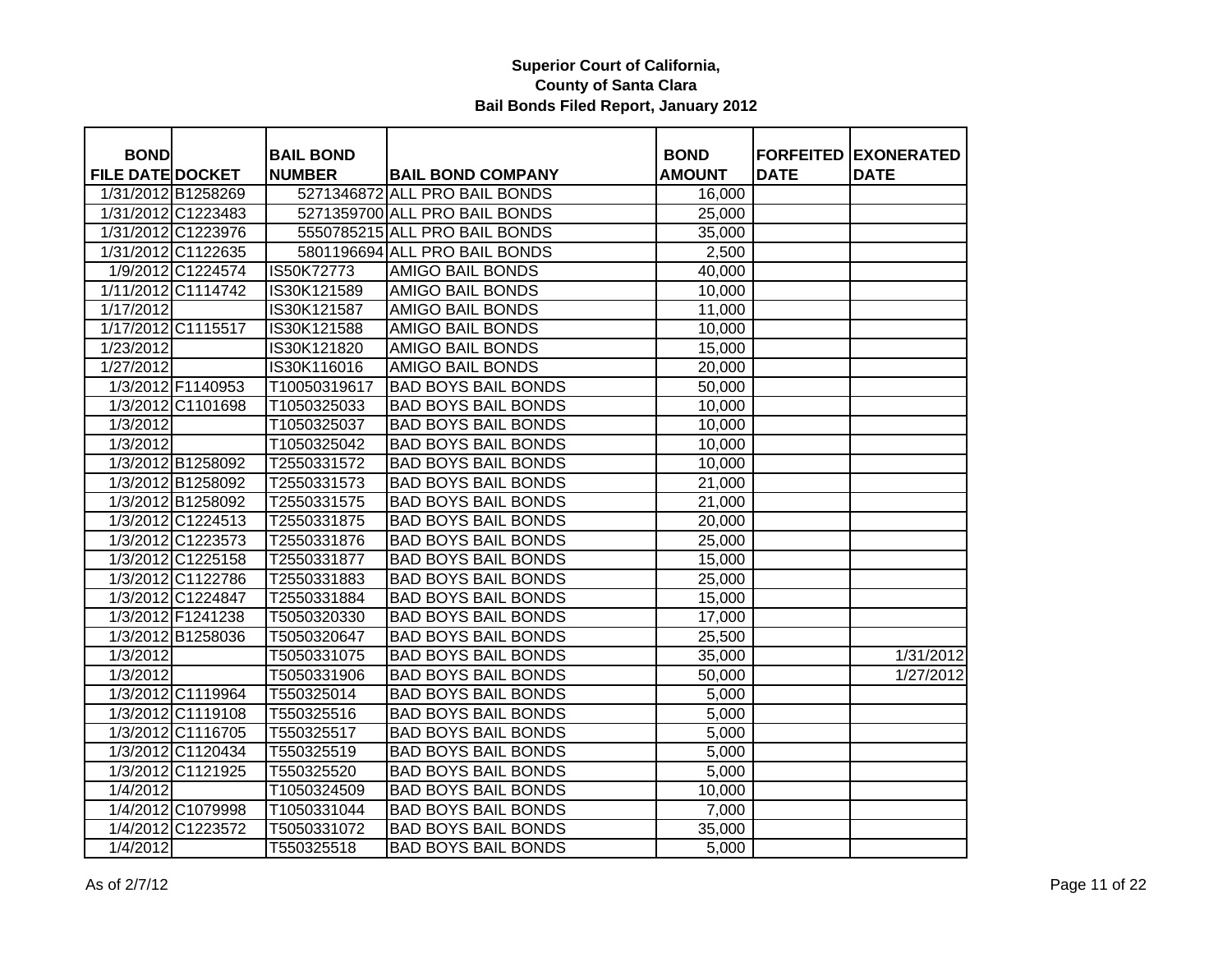| <b>BOND</b>             |                    | <b>BAIL BOND</b> |                            | <b>BOND</b>   |             | <b>FORFEITED EXONERATED</b> |
|-------------------------|--------------------|------------------|----------------------------|---------------|-------------|-----------------------------|
| <b>FILE DATE DOCKET</b> |                    | <b>NUMBER</b>    | <b>BAIL BOND COMPANY</b>   | <b>AMOUNT</b> | <b>DATE</b> | <b>DATE</b>                 |
|                         | 1/5/2012 C1122377  | T1050324507      | <b>BAD BOYS BAIL BONDS</b> | 10,000        |             |                             |
|                         | 1/5/2012 C1222893  | T2550331879      | <b>BAD BOYS BAIL BONDS</b> | 15,000        |             |                             |
|                         | 1/5/2012 C1224172  | T2550331882      | <b>BAD BOYS BAIL BONDS</b> | 25,000        |             |                             |
|                         | 1/5/2012 C1224947  | T5050332240      | <b>BAD BOYS BAIL BONDS</b> | 50,000        |             |                             |
|                         | 1/5/2012 C1224520  | T7550331929      | <b>BAD BOYS BAIL BONDS</b> | 65,000        |             |                             |
|                         | 1/6/2012 C1095690  | T1050325535      | <b>BAD BOYS BAIL BONDS</b> | 5,000         |             |                             |
|                         | 1/6/2012 B1258043  | T2550331878      | <b>BAD BOYS BAIL BONDS</b> | 10,000        |             |                             |
|                         | 1/6/2012 C1119028  | T2550331880      | <b>BAD BOYS BAIL BONDS</b> | 10,000        |             |                             |
|                         | 1/6/2012 C1107707  | T550331028       | <b>BAD BOYS BAIL BONDS</b> | 2,500         |             |                             |
| 1/6/2012                |                    | T550331029       | <b>BAD BOYS BAIL BONDS</b> | 1,000         |             |                             |
|                         | 1/6/2012 C1117410  | T550331030       | <b>BAD BOYS BAIL BONDS</b> | 5,000         |             |                             |
|                         | 1/9/2012 C1225338  | T1050331371      | <b>BAD BOYS BAIL BONDS</b> | 10,000        |             |                             |
|                         | 1/9/2012 C1223977  | T2550332228      | <b>BAD BOYS BAIL BONDS</b> | 25,000        |             |                             |
|                         | 1/9/2012 C1223206  | T7550331088      | <b>BAD BOYS BAIL BONDS</b> | 35,000        |             |                             |
| 1/10/2012 F1241367      |                    | T1050331374      | <b>BAD BOYS BAIL BONDS</b> | 10,000        |             |                             |
|                         | 1/10/2012 C1222915 | T2550331390      | <b>BAD BOYS BAIL BONDS</b> | 25,000        |             |                             |
| 1/10/2012               |                    | T550331351       | <b>BAD BOYS BAIL BONDS</b> | 5,000         |             |                             |
|                         | 1/11/2012 C1121225 | T1050325534      | <b>BAD BOYS BAIL BONDS</b> | 10,000        |             |                             |
|                         | 1/11/2012 B1257958 | T1050325536      | <b>BAD BOYS BAIL BONDS</b> | 10,000        |             |                             |
|                         | 1/11/2012 B1157685 | T1050331372      | <b>BAD BOYS BAIL BONDS</b> | 10,000        |             |                             |
|                         | 1/11/2012 B1257894 | T1050331373      | <b>BAD BOYS BAIL BONDS</b> | 10,000        |             |                             |
| 1/11/2012               |                    | T1050331555      | <b>BAD BOYS BAIL BONDS</b> | 10,000        |             |                             |
|                         | 1/11/2012 B1046763 | T1050331557      | <b>BAD BOYS BAIL BONDS</b> | 7,000         |             |                             |
|                         | 1/11/2012 C1084392 | T2550331881      | <b>BAD BOYS BAIL BONDS</b> | 25,000        |             |                             |
| 1/11/2012 B1258361      |                    | T2550332230      | <b>BAD BOYS BAIL BONDS</b> | 15,000        |             |                             |
|                         | 1/11/2012 BB410605 | T2550332233      | <b>BAD BOYS BAIL BONDS</b> | 15,000        |             |                             |
| 1/11/2012 C1122372      |                    | T2550332239      | <b>BAD BOYS BAIL BONDS</b> | 20,000        |             |                             |
|                         | 1/11/2012 C1121730 | T5050332242      | <b>BAD BOYS BAIL BONDS</b> | 15,000        |             |                             |
|                         | 1/11/2012 C1077972 | T550332243       | <b>BAD BOYS BAIL BONDS</b> | 30,000        |             |                             |
|                         | 1/12/2012 C1117998 | T2550332354      | <b>BAD BOYS BAIL BONDS</b> | 25,000        |             |                             |
|                         | 1/12/2012 C1122376 | T550325522       | <b>BAD BOYS BAIL BONDS</b> | 5,000         |             |                             |
| 1/13/2012 C1120100      |                    | T1050331865      | <b>BAD BOYS BAIL BONDS</b> | 10,000        |             |                             |
| 1/13/2012               |                    | T2550332234      | <b>BAD BOYS BAIL BONDS</b> | 16,000        |             |                             |
| 1/13/2012               |                    | T2550332235      | <b>BAD BOYS BAIL BONDS</b> | 20,000        |             |                             |
|                         | 1/13/2012 B1258385 | T50332379        | <b>BAD BOYS BAIL BONDS</b> | 50,000        |             |                             |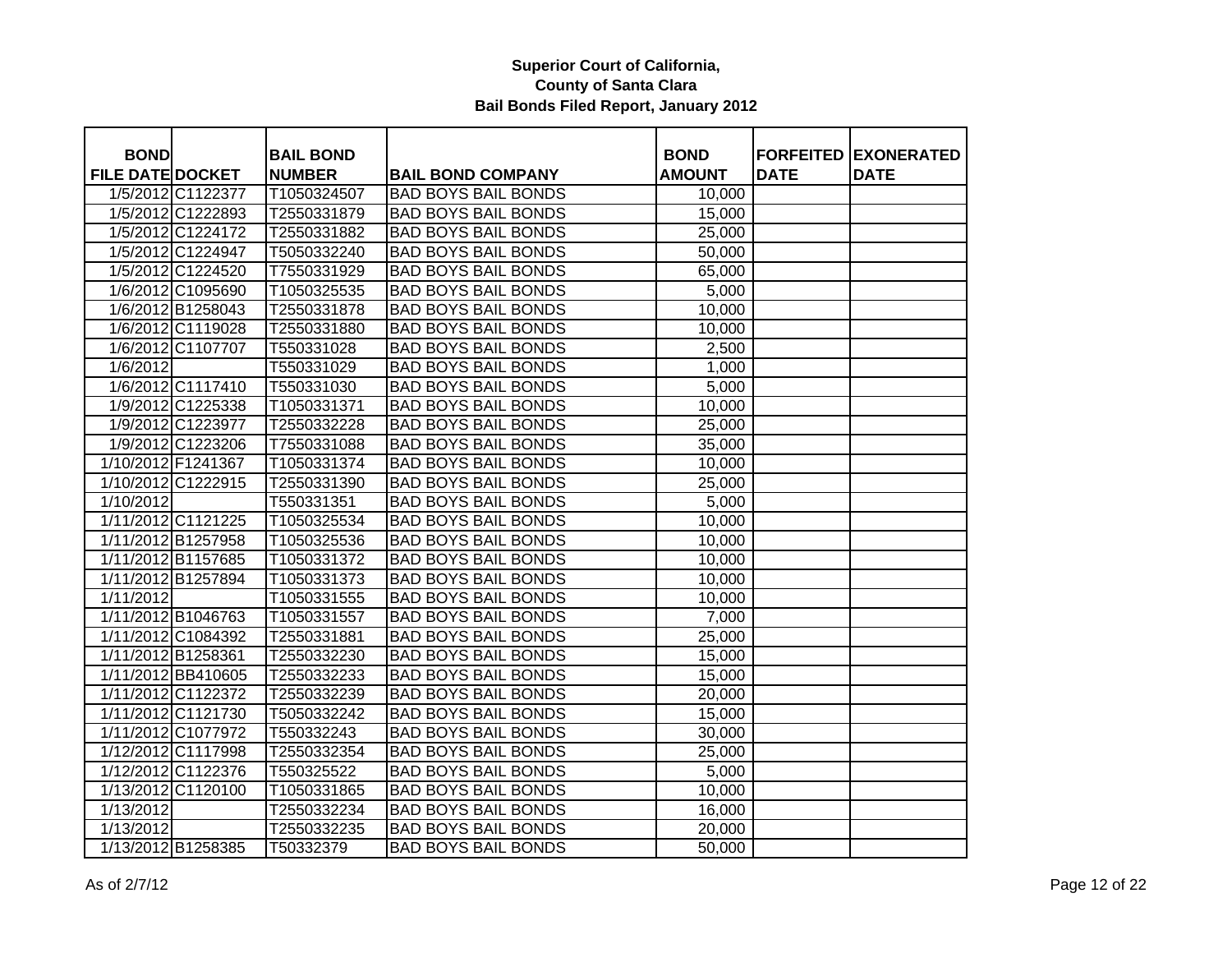| <b>BOND</b>             |                    | <b>BAIL BOND</b> |                            | <b>BOND</b>   |             | <b>FORFEITED EXONERATED</b> |
|-------------------------|--------------------|------------------|----------------------------|---------------|-------------|-----------------------------|
| <b>FILE DATE DOCKET</b> |                    | <b>NUMBER</b>    | <b>BAIL BOND COMPANY</b>   | <b>AMOUNT</b> | <b>DATE</b> | <b>DATE</b>                 |
| 1/13/2012 B1258385      |                    | T5050332380      | <b>BAD BOYS BAIL BONDS</b> | 50,000        |             |                             |
| 1/13/2012 B1258265      |                    | T5050332385      | <b>BAD BOYS BAIL BONDS</b> | 30,000        |             |                             |
| 1/13/2012 B1156947      |                    | T550331224       | <b>BAD BOYS BAIL BONDS</b> | 5,000         |             |                             |
| 1/17/2012 C1119206      |                    | T10050331626     | <b>BAD BOYS BAIL BONDS</b> | 85,000        |             |                             |
| 1/17/2012               |                    | T1050325034      | <b>BAD BOYS BAIL BONDS</b> | 10,000        |             |                             |
| 1/17/2012 C1122324      |                    | T1050332214      | <b>BAD BOYS BAIL BONDS</b> | 7,500         |             |                             |
| 1/17/2012 C1122074      |                    | T2550332227      | <b>BAD BOYS BAIL BONDS</b> | 21,000        | 1/19/2012   |                             |
| 1/17/2012               |                    | T2550332356      | <b>BAD BOYS BAIL BONDS</b> | 10,000        |             |                             |
| $\frac{1}{1}$ 17/2012   |                    | T2550332357      | <b>BAD BOYS BAIL BONDS</b> | 15,000        |             |                             |
| 1/17/2012               |                    | T2550332358      | <b>BAD BOYS BAIL BONDS</b> | 25,000        |             |                             |
| 1/17/2012               |                    | T5050332667      | <b>BAD BOYS BAIL BONDS</b> | 30,000        |             |                             |
| 1/18/2012 C1092300      |                    | T1050331553      | <b>BAD BOYS BAIL BONDS</b> | 10,000        |             |                             |
| 1/18/2012 B1157789      |                    | T1050332212      | <b>BAD BOYS BAIL BONDS</b> | 10,000        |             |                             |
| 1/18/2012 C1122496      |                    | T2550332237      | <b>BAD BOYS BAIL BONDS</b> | 15,000        |             |                             |
| 1/18/2012 B1258125      |                    | T2550332355      | <b>BAD BOYS BAIL BONDS</b> | 25,000        |             |                             |
| 1/18/2012               |                    | T550331846       | <b>BAD BOYS BAIL BONDS</b> | 5,000         |             |                             |
| 1/19/2012 C1086486      |                    | T5050335767      | <b>BAD BOYS BAIL BONDS</b> | 50,000        |             |                             |
| 1/20/2012 C1224198      |                    | T10050331414     | <b>BAD BOYS BAIL BONDS</b> | 100,000       |             |                             |
|                         | 1/20/2012 C1089410 | T1050331554      | <b>BAD BOYS BAIL BONDS</b> | 5,000         |             |                             |
| 1/20/2012 C1224776      |                    | T1050332210      | <b>BAD BOYS BAIL BONDS</b> | 10,000        |             |                             |
| 1/20/2012 C1224690      |                    | T2550332359      | <b>BAD BOYS BAIL BONDS</b> | 25,000        | 2/1/2012    |                             |
| $\sqrt{1/23/2012}$      |                    | T1050331552      | <b>BAD BOYS BAIL BONDS</b> | 10,000        |             |                             |
| 1/23/2012 C1122521      |                    | T1050331856      | <b>BAD BOYS BAIL BONDS</b> | 10,000        |             |                             |
| 1/23/2012 C1118776      |                    | T2550331065      | <b>BAD BOYS BAIL BONDS</b> | 20,000        |             |                             |
| 1/23/2012 C1223383      |                    | T2550332360      | <b>BAD BOYS BAIL BONDS</b> | 15,000        |             |                             |
| 1/23/2012               |                    | T2550332362      | <b>BAD BOYS BAIL BONDS</b> | 11,000        |             |                             |
| 1/23/2012 B1258188      |                    | T50050332541     | <b>BAD BOYS BAIL BONDS</b> | 500,000       |             |                             |
| 1/23/2012               |                    | T5050332384      | <b>BAD BOYS BAIL BONDS</b> | 10,000        |             |                             |
| 1/23/2012 C1224089      |                    | T5050335766      | <b>BAD BOYS BAIL BONDS</b> | 50,000        |             |                             |
| 1/23/2012 C1088838      |                    | T550331540       | <b>BAD BOYS BAIL BONDS</b> | 5,000         |             |                             |
| 1/24/2012 C1115972      |                    | T10050331628     | <b>BAD BOYS BAIL BONDS</b> | 60,000        |             |                             |
| 1/24/2012               |                    | T2550332643      | <b>BAD BOYS BAIL BONDS</b> | 20,000        |             |                             |
| 1/25/2012 B1258277      |                    | T10050324392     | <b>BAD BOYS BAIL BONDS</b> | 35,000        |             |                             |
| 1/25/2012 B1258382      |                    | T1050332211      | <b>BAD BOYS BAIL BONDS</b> | 10,000        |             |                             |
| $\overline{1/25/2012}$  |                    | T1050332330      | <b>BAD BOYS BAIL BONDS</b> | 10,000        |             |                             |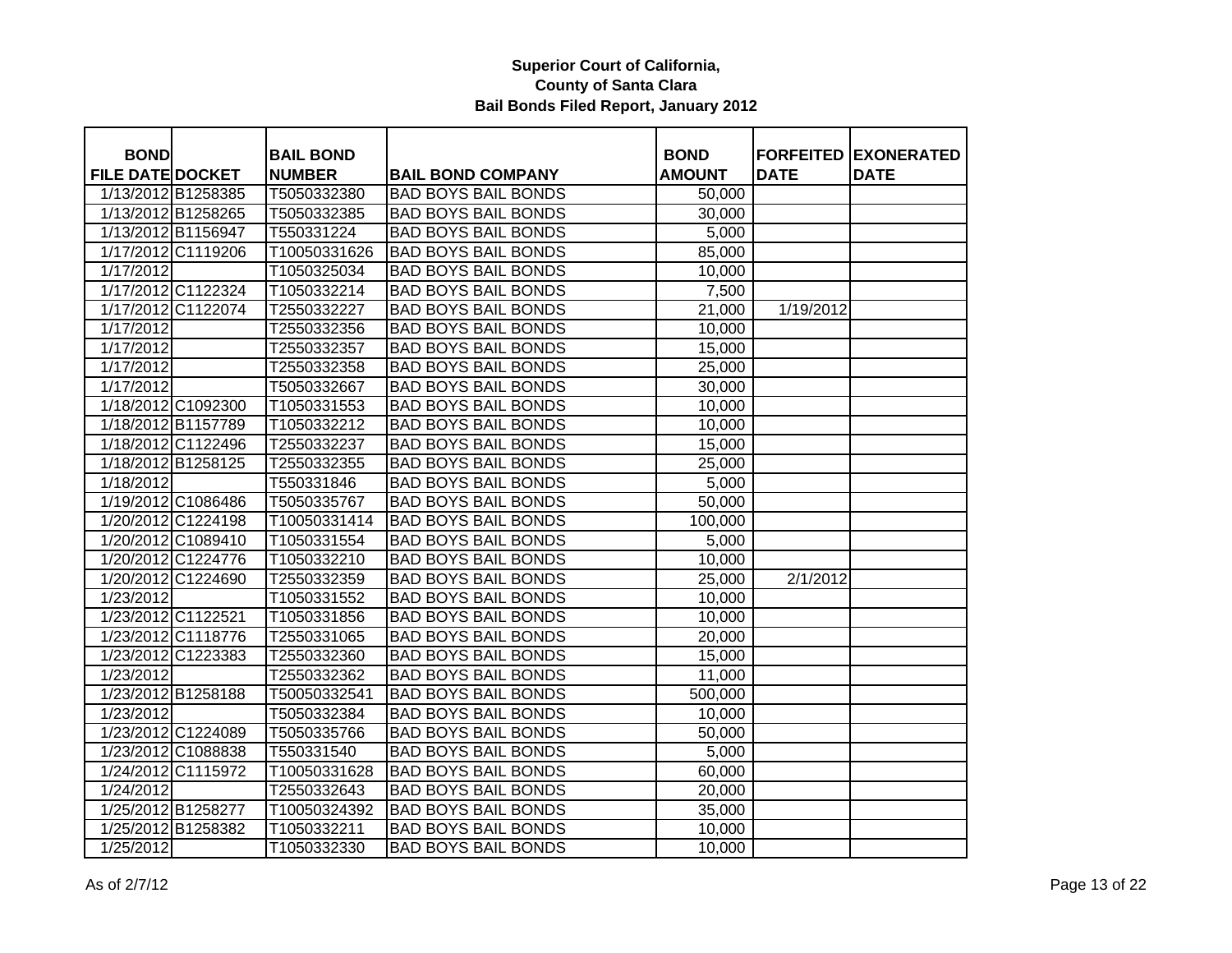| <b>BOND</b>             |                    | <b>BAIL BOND</b> |                                | <b>BOND</b>   |             | <b>FORFEITED EXONERATED</b> |
|-------------------------|--------------------|------------------|--------------------------------|---------------|-------------|-----------------------------|
| <b>FILE DATE DOCKET</b> |                    | <b>NUMBER</b>    | <b>BAIL BOND COMPANY</b>       | <b>AMOUNT</b> | <b>DATE</b> | <b>DATE</b>                 |
| 1/25/2012               |                    | T1050332332      | <b>BAD BOYS BAIL BONDS</b>     | 10,000        |             |                             |
| 1/25/2012               |                    | T2550332363      | <b>BAD BOYS BAIL BONDS</b>     | 11,000        |             |                             |
|                         | 1/25/2012 C1122742 | T550332323       | <b>BAD BOYS BAIL BONDS</b>     | 5,000         |             |                             |
|                         | 1/26/2012 C1222963 | T1050335746      | <b>BAD BOYS BAIL BONDS</b>     | 10,000        |             |                             |
|                         | 1/26/2012 C1225132 | T2550332650      | <b>BAD BOYS BAIL BONDS</b>     | 15,000        |             |                             |
|                         | 1/26/2012 B1156916 | T550331708       | <b>BAD BOYS BAIL BONDS</b>     | 5,000         |             |                             |
| 1/26/2012 B1155701      |                    | T550331850       | <b>BAD BOYS BAIL BONDS</b>     | 1,000         |             |                             |
|                         | 1/27/2012 C1121992 | T1050331857      | <b>BAD BOYS BAIL BONDS</b>     | 10,000        |             |                             |
|                         | 1/27/2012 C1223560 | T1050332333      | <b>BAD BOYS BAIL BONDS</b>     | 10,000        |             |                             |
|                         | 1/27/2012 F1141118 | T2550332644      | <b>BAD BOYS BAIL BONDS</b>     | 20,000        |             |                             |
|                         | 1/27/2012 C1224480 | T550332605       | <b>BAD BOYS BAIL BONDS</b>     | 5,000         |             |                             |
| 1/30/2012               |                    | T1050335747      | <b>BAD BOYS BAIL BONDS</b>     | 10,000        |             |                             |
| 1/30/2012               |                    | T1050335748      | <b>BAD BOYS BAIL BONDS</b>     | 10,000        |             |                             |
| 1/30/2012               |                    | T2550332645      | <b>BAD BOYS BAIL BONDS</b>     | 15,000        |             |                             |
| 1/30/2012               |                    | T2550332648      | <b>BAD BOYS BAIL BONDS</b>     | 15,000        |             |                             |
| 1/30/2012               |                    | T2550332652      | <b>BAD BOYS BAIL BONDS</b>     | 25,000        |             |                             |
| 1/30/2012               |                    | T5050336084      | <b>BAD BOYS BAIL BONDS</b>     | 30,000        |             |                             |
|                         | 1/30/2012 C1224539 | T5050336086      | <b>BAD BOYS BAIL BONDS</b>     | 30,000        |             |                             |
| 1/30/2012               |                    | T5050336391      | <b>BAD BOYS BAIL BONDS</b>     | 50,000        |             |                             |
| 1/30/2012               |                    | T550332324       | <b>BAD BOYS BAIL BONDS</b>     | 1,000         |             |                             |
|                         | 1/31/2012 B1258092 | T10050335783     | <b>BAD BOYS BAIL BONDS</b>     | 100,000       |             |                             |
| 1/31/2012 B1157827      |                    | T10050335784     | <b>BAD BOYS BAIL BONDS</b>     | 100,000       |             |                             |
| 1/31/2012               |                    | T1050335742      | <b>BAD BOYS BAIL BONDS</b>     | 10,000        |             |                             |
|                         | 1/31/2012 C1095526 | T1050335743      | <b>BAD BOYS BAIL BONDS</b>     | 10,000        |             |                             |
| 1/31/2012 B1156725      |                    | T1050335744      | <b>BAD BOYS BAIL BONDS</b>     | 8,000         |             |                             |
| 1/31/2012               |                    | T1050336336      | <b>BAD BOYS BAIL BONDS</b>     | 10,000        |             |                             |
| 1/31/2012               |                    | T2550332649      | <b>BAD BOYS BAIL BONDS</b>     | 21,000        |             |                             |
| 1/31/2012               |                    | T2550332651      | <b>BAD BOYS BAIL BONDS</b>     | 25,000        |             |                             |
|                         | 1/24/2012 C1225273 | A10000542849     | <b>BAIL BONDS AMERICA</b>      | 100,000       |             |                             |
| 1/3/2012                |                    | FCS10885706      | <b>BAIL HOTLINE BAIL BONDS</b> | 10,000        |             |                             |
|                         | 1/3/2012 C1107208  | FCS10885708      | <b>BAIL HOTLINE BAIL BONDS</b> | 5,000         |             |                             |
|                         | 1/3/2012 C1108421  | FCS25879648      | <b>BAIL HOTLINE BAIL BONDS</b> | 15,000        |             |                             |
|                         | 1/3/2012 C1224780  | FCS50850074      | <b>BAIL HOTLINE BAIL BONDS</b> | 30,000        |             |                             |
|                         | 1/3/2012 C1120291  | FCS50860486      | <b>BAIL HOTLINE BAIL BONDS</b> | 50,000        |             |                             |
|                         | 1/4/2012 B1258178  | FCS25865771      | <b>BAIL HOTLINE BAIL BONDS</b> | 25,000        |             |                             |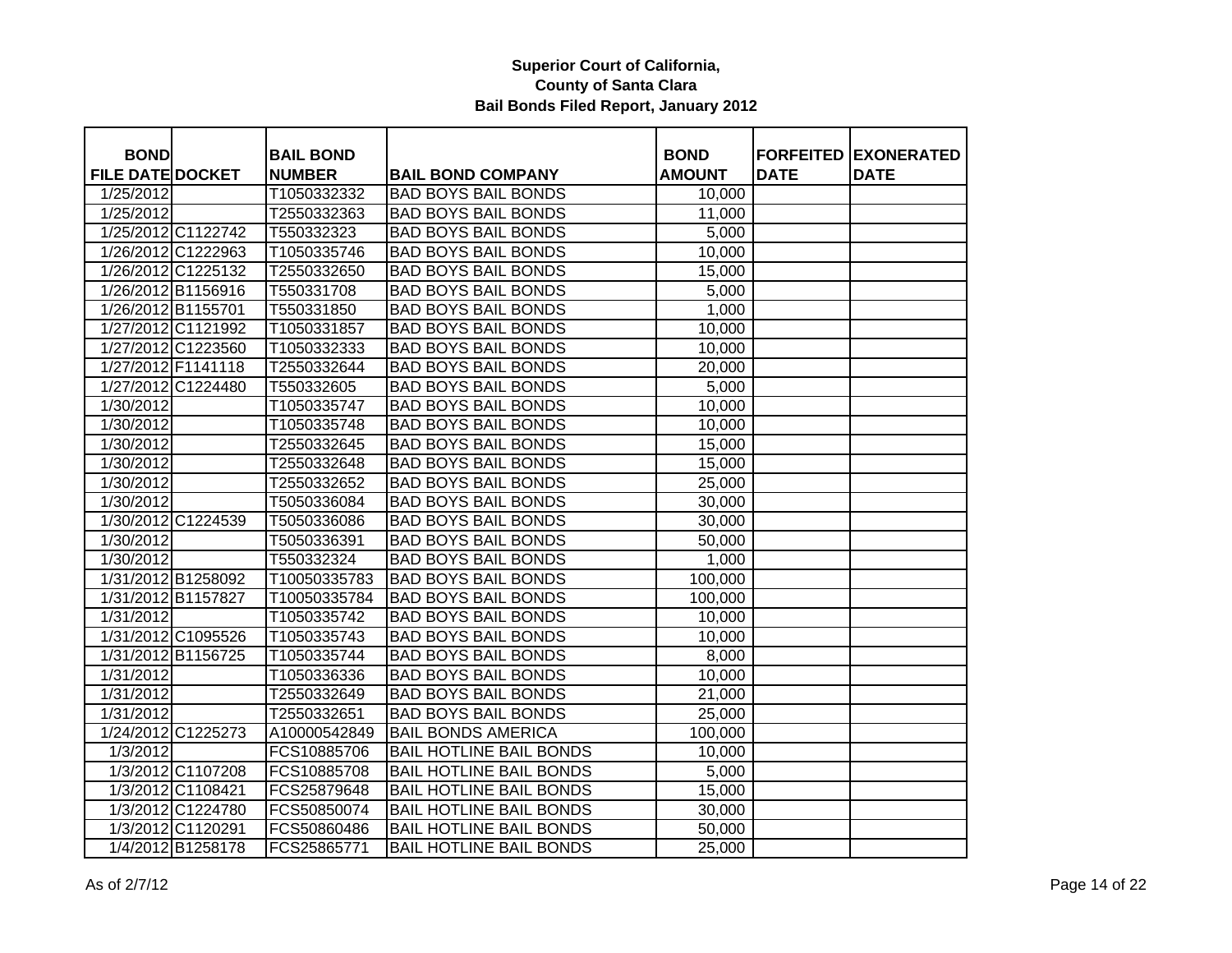| <b>BOND</b>             |                    | <b>BAIL BOND</b> |                                | <b>BOND</b>   |             | <b>FORFEITED EXONERATED</b> |
|-------------------------|--------------------|------------------|--------------------------------|---------------|-------------|-----------------------------|
| <b>FILE DATE DOCKET</b> |                    | <b>NUMBER</b>    | <b>BAIL BOND COMPANY</b>       | <b>AMOUNT</b> | <b>DATE</b> | <b>DATE</b>                 |
|                         | 1/4/2012 C1119399  | FCS50872206      | <b>BAIL HOTLINE BAIL BONDS</b> | 25,000        |             |                             |
|                         | 1/5/2012 B1157587  | FCS25872587      | <b>BAIL HOTLINE BAIL BONDS</b> | 25,000        |             |                             |
| 1/5/2012                |                    | FCS25879647      | <b>BAIL HOTLINE BAIL BONDS</b> | 20,000        |             | 1/31/2012                   |
|                         | 1/6/2012 B1157847  | FC550872207      | <b>BAIL HOTLINE BAIL BONDS</b> | 35,000        |             |                             |
|                         | 1/6/2012 C1112901  | FCS10888601      | <b>BAIL HOTLINE BAIL BONDS</b> | 10,000        |             |                             |
| 1/6/2012                |                    | FCS25872590      | <b>BAIL HOTLINE BAIL BONDS</b> | 15,000        |             |                             |
| 1/9/2012                |                    | FCS10891401      | <b>BAIL HOTLINE BAIL BONDS</b> | 10,000        |             |                             |
| 1/9/2012                |                    | FCS10891402      | <b>BAIL HOTLINE BAIL BONDS</b> | 10,000        |             |                             |
|                         | 1/9/2012 C1223002  | FCS25879644      | <b>BAIL HOTLINE BAIL BONDS</b> | 22,000        |             |                             |
|                         | 1/9/2012 C1094541  | FCS50865839      | <b>BAIL HOTLINE BAIL BONDS</b> | 40,000        | 1/25/2012   |                             |
| 1/10/2012               |                    | FCS10888608      | <b>BAIL HOTLINE BAIL BONDS</b> | 10,000        |             |                             |
|                         | 1/10/2012 C1089783 | FCS25879982      | <b>BAIL HOTLINE BAIL BONDS</b> | 25,000        |             | 1/27/2012                   |
|                         | 1/10/2012 C1122274 | FCS25886992      | <b>BAIL HOTLINE BAIL BONDS</b> | 21,000        |             |                             |
|                         | 1/11/2012 C1073411 | FCS25886991      | <b>BAIL HOTLINE BAIL BONDS</b> | 20,000        | 1/12/2012   |                             |
|                         | 1/11/2012 C1224361 | FCS50872209      | <b>BAIL HOTLINE BAIL BONDS</b> | 35,000        |             |                             |
|                         | 1/11/2012 B1257888 | FCS50877645      | <b>BAIL HOTLINE BAIL BONDS</b> | 30,000        |             |                             |
|                         | 1/11/2012 C1223983 | FCS50877646      | <b>BAIL HOTLINE BAIL BONDS</b> | 35,000        |             |                             |
| 1/12/2012               |                    | FCS100820457     | <b>BAIL HOTLINE BAIL BONDS</b> | 70,000        |             |                             |
|                         | 1/12/2012 C1120663 | FCS10891403      | <b>BAIL HOTLINE BAIL BONDS</b> | 5,000         |             |                             |
|                         | 1/12/2012 C1223124 | FCS50872211      | <b>BAIL HOTLINE BAIL BONDS</b> | 50,000        |             |                             |
| 1/13/2012               |                    | FCS25886987      | <b>BAIL HOTLINE BAIL BONDS</b> | 20,000        |             |                             |
|                         | 1/17/2012 C1224507 | FCS10888605      | <b>BAIL HOTLINE BAIL BONDS</b> | 6,000         |             |                             |
|                         | 1/17/2012 CC956987 | FCS25879643      | <b>BAIL HOTLINE BAIL BONDS</b> | 13,000        |             |                             |
|                         | 1/17/2012 C1114108 | FCS25886984      | <b>BAIL HOTLINE BAIL BONDS</b> | 25,000        |             |                             |
| 1/17/2012               |                    | FCS25886985      | <b>BAIL HOTLINE BAIL BONDS</b> | 15,000        |             |                             |
|                         | 1/17/2012 C1223135 | FCS25886988      | <b>BAIL HOTLINE BAIL BONDS</b> | 15,000        |             |                             |
| 1/17/2012 C1084971      |                    | FCS50865874      | <b>BAIL HOTLINE BAIL BONDS</b> | 5,000         |             |                             |
| 1/17/2012               |                    | FCS50877652      | <b>BAIL HOTLINE BAIL BONDS</b> | 25,000        |             |                             |
| 1/17/2012               |                    | FCS50877653      | <b>BAIL HOTLINE BAIL BONDS</b> | 25,000        |             | 2/2/2012                    |
|                         | 1/17/2012 C1120906 | FCS50877654      | <b>BAIL HOTLINE BAIL BONDS</b> | 50,000        |             |                             |
|                         | 1/18/2012 F1141005 | FCS10888557      | <b>BAIL HOTLINE BAIL BONDS</b> | 500           |             |                             |
|                         | 1/18/2012 CC964142 | FCS10888609      | <b>BAIL HOTLINE BAIL BONDS</b> | 5,000         |             |                             |
|                         | 1/18/2012 B1258196 | FCS50865875      | <b>BAIL HOTLINE BAIL BONDS</b> | 50,000        |             |                             |
| 1/19/2012               |                    | FCS100858056     | <b>BAIL HOTLINE BAIL BONDS</b> | 100,000       |             | 1/26/2012                   |
|                         | 1/19/2012 C1121324 | FCS10891404      | <b>BAIL HOTLINE BAIL BONDS</b> | 5,000         |             |                             |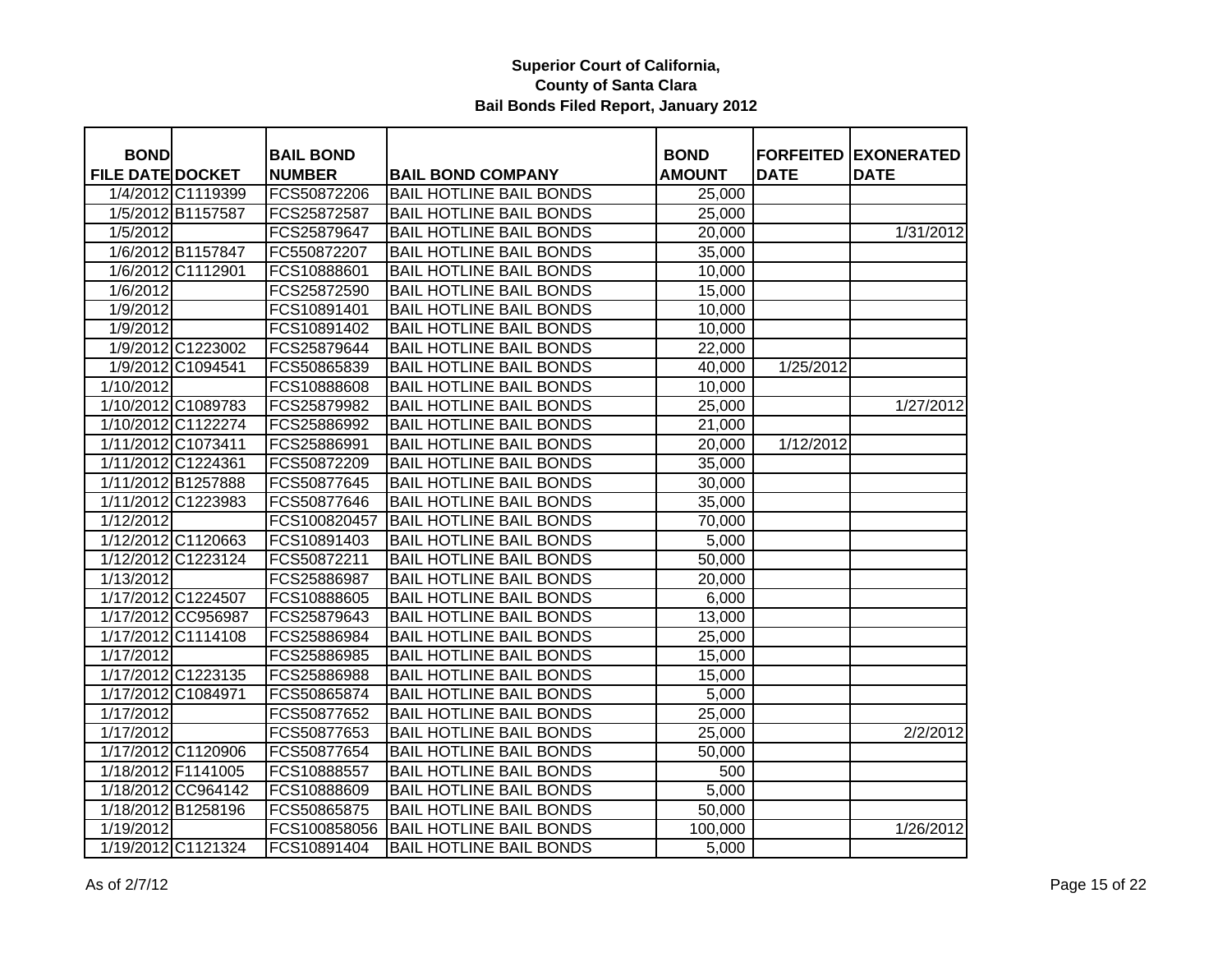| <b>BOND</b>             |                    | <b>BAIL BOND</b> |                                 | <b>BOND</b>         |             | <b>FORFEITED EXONERATED</b> |
|-------------------------|--------------------|------------------|---------------------------------|---------------------|-------------|-----------------------------|
| <b>FILE DATE DOCKET</b> |                    | <b>NUMBER</b>    | <b>BAIL BOND COMPANY</b>        | <b>AMOUNT</b>       | <b>DATE</b> | <b>DATE</b>                 |
| 1/19/2012 C1121592      |                    | FCS10894455      | <b>BAIL HOTLINE BAIL BONDS</b>  | 5,000               |             |                             |
|                         | 1/19/2012 C1121284 | FCS25886989      | <b>BAIL HOTLINE BAIL BONDS</b>  | 25,000              | 1/23/2012   |                             |
|                         | 1/19/2012 C1119074 | FCS50877633      | <b>BAIL HOTLINE BAIL BONDS</b>  | 50,000              |             |                             |
| 1/20/2012 C1120148      |                    | FCS10888606      | <b>BAIL HOTLINE BAIL BONDS</b>  | 5,000               |             |                             |
| 1/23/2012               |                    | FCS10891406      | <b>BAIL HOTLINE BAIL BONDS</b>  | 10,000              |             |                             |
| 1/23/2012               |                    | FCS10899200      | <b>BAIL HOTLINE BAIL BONDS</b>  | 5,000               |             |                             |
|                         | 1/23/2012 C1082315 | FCS10899201      | <b>BAIL HOTLINE BAIL BONDS</b>  | 10,000              |             |                             |
|                         | 1/23/2012 C1121753 | FCS10899202      | <b>BAIL HOTLINE BAIL BONDS</b>  | 1,000               |             | 1/26/2012                   |
| 1/23/2012               |                    | FCS25865774      | <b>BAIL HOTLINE BAIL BONDS</b>  | 16,000              |             |                             |
| 1/23/2012 C1223213      |                    | FCS25872585      | <b>BAIL HOTLINE BAIL BONDS</b>  | 11,000              |             |                             |
|                         | 1/23/2012 C1105244 | FCS25881465      | <b>BAIL HOTLINE BAIL BONDS</b>  | 25,000              |             |                             |
| 1/23/2012               |                    | FCS25881466      | <b>BAIL HOTLINE BAIL BONDS</b>  | 10,000              |             |                             |
| 1/23/2012               |                    | FCS25881471      | <b>BAIL HOTLINE BAIL BONDS</b>  | 15,000              |             |                             |
|                         | 1/23/2012 C1117214 | FCS25881472      | <b>BAIL HOTLINE BAIL BONDS</b>  | 20,000              |             |                             |
| 1/23/2012               |                    | FCS25894577      | <b>BAIL HOTLINE BAIL BONDS</b>  | 11,000              |             |                             |
|                         | 1/23/2012 C1122758 | FCS25894580      | <b>BAIL HOTLINE BAIL BONDS</b>  | $\overline{2}5,000$ |             | 1/26/2012                   |
|                         | 1/23/2012 C1117205 | FCS50877648      | <b>BAIL HOTLINE BAIL BONDS</b>  | 50,000              |             |                             |
|                         | 1/24/2012 C1225262 | FCS25865773      | <b>BAIL HOTLINE BAIL BONDS</b>  | 25,000              | 2/6/2012    |                             |
|                         | 1/24/2012 C1224335 | FCS25881470      | <b>BAIL HOTLINE BAIL BONDS</b>  | 11,000              |             |                             |
| 1/24/2012 C1225301      |                    | FCS25894576      | <b>BAIL HOTLINE BAIL BONDS</b>  | 25,000              |             |                             |
| 1/25/2012 C1113532      |                    | FCS10899203      | <b>BAIL HOTLINE BAIL BONDS</b>  | 3,000               |             |                             |
| 1/25/2012 C1223306      |                    | FCS10899204      | <b>BAIL HOTLINE BAIL BONDS</b>  | 5,000               |             |                             |
| 1/25/2012               |                    | FCS25894578      | <b>BAIL HOTLINE BAIL BONDS</b>  | 15,000              |             |                             |
| 1/26/2012 C1224389      |                    | FCS25899904      | <b>BAIL HOTLINE BAIL BONDS</b>  | 16,000              | 1/31/2012   |                             |
| 1/27/2012 F1241392      |                    | FCS100826441     | <b>BAIL HOTLINE BAIL BONDS</b>  | 75,000              |             |                             |
| 1/27/2012 C1119420      |                    | FCS25881469      | <b>BAIL HOTLINE BAIL BONDS</b>  | 10,000              |             |                             |
|                         | 1/27/2012 C1109194 | FCS50892330      | <b>BAIL HOTLINE BAIL BONDS</b>  | 50,000              |             |                             |
| 1/31/2012 F1241264      |                    | FCS25899907      | <b>BAIL HOTLINE BAIL BONDS</b>  | 25,000              |             |                             |
| 1/31/2012 C1121121      |                    | FCS25899911      | <b>BAIL HOTLINE BAIL BONDS</b>  | 20,000              |             |                             |
| 1/24/2012               |                    | AS25203502       | <b>BAILMAN BAIL BONDS</b>       | 20,000              |             |                             |
|                         | 1/11/2012 BB623866 |                  | 52501775962 BAY AREA BAIL BONDS | 12,000              |             |                             |
|                         | 1/30/2012 C1199830 | S99901826137     | <b>BIG LEE BAIL BONDS</b>       | 150,000             |             |                             |
|                         | 1/23/2012 C1067695 | AUL2078465       | <b>BOB DRAKE BAIL BONDS</b>     | 25,000              |             | 1/23/2012                   |
|                         | 1/9/2012 B1157846  |                  | 5550779373 BODYGUARD BAIL BONDS | 50,000              |             |                             |
|                         | 1/17/2012 C1222917 |                  | 5271368937 BODYGUARD BAIL BONDS | 25,000              |             |                             |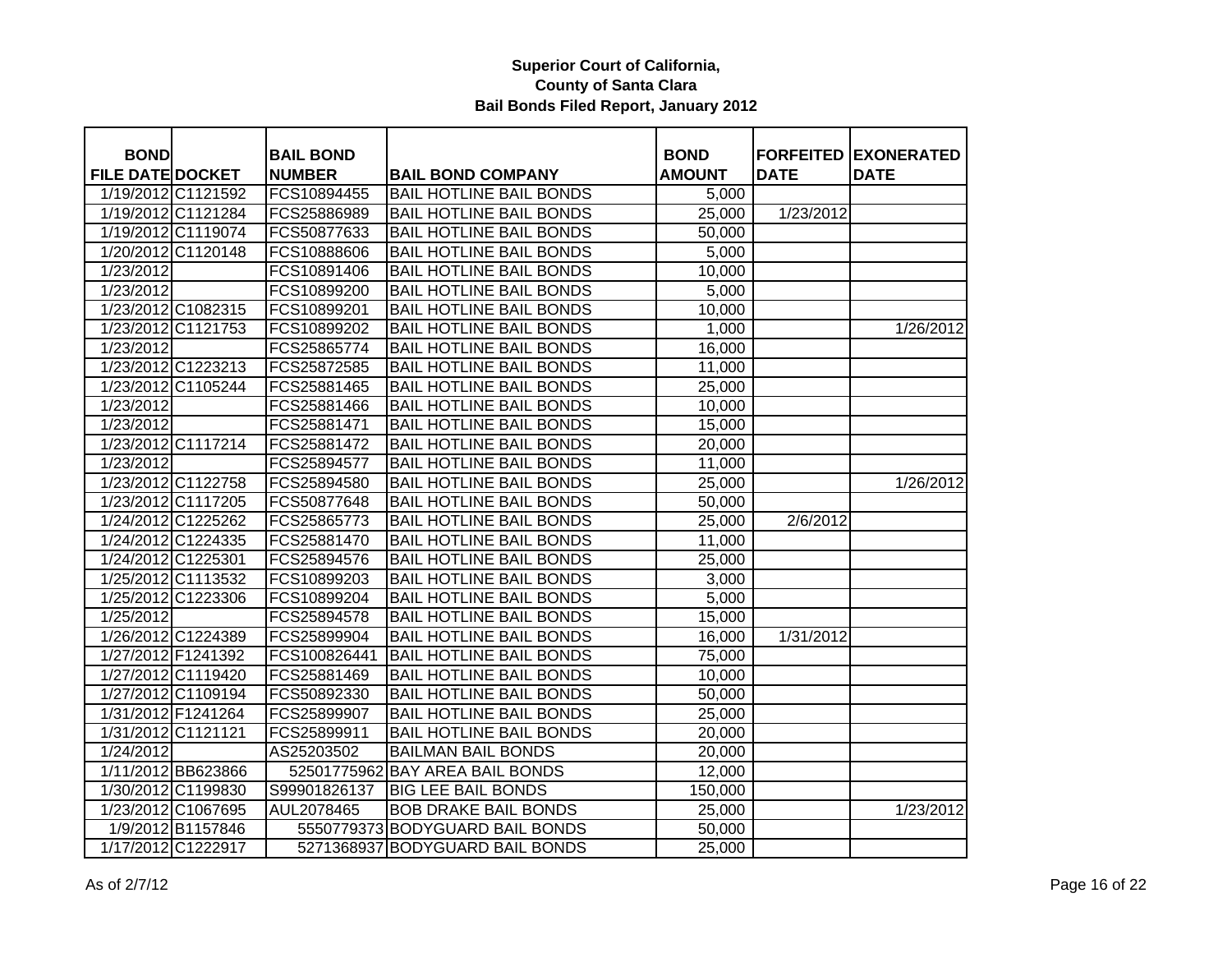| <b>BOND</b>             |                    | <b>BAIL BOND</b> |                                    | <b>BOND</b>   |             | <b>FORFEITED EXONERATED</b> |
|-------------------------|--------------------|------------------|------------------------------------|---------------|-------------|-----------------------------|
| <b>FILE DATE DOCKET</b> |                    | <b>NUMBER</b>    | <b>BAIL BOND COMPANY</b>           | <b>AMOUNT</b> | <b>DATE</b> | <b>DATE</b>                 |
|                         | 1/19/2012 C1223765 |                  | 5105252489 BODYGUARD BAIL BONDS    | 100,000       |             |                             |
| 1/27/2012 C1072601      |                    |                  | 5200071688 BODYGUARD BAIL BONDS    | 150,000       |             |                             |
| 1/30/2012 B1258384      |                    |                  | 5111773631 BODYGUARD BAIL BONDS    | 10,000        |             |                             |
| 1/12/2012               |                    | IS50K70342       | <b>BUFFY SPARACINO BAIL BONDS</b>  | 6,000         |             |                             |
| 1/17/2012               |                    | IS50K70338       | <b>BUFFY SPARACINO BAIL BONDS</b>  | 30,000        |             |                             |
|                         | 1/24/2012 C1122812 | IS30K121096      | <b>BUFFY SPARACINO BAIL BONDS</b>  | 10,000        |             |                             |
|                         | 1/25/2012 B1258442 | IS50K70343       | <b>BUFFY SPARACINO BAIL BONDS</b>  | 20,000        |             |                             |
|                         | 1/27/2012 C1199799 | IS30K118042      | <b>BUFFY SPARACINO BAIL BONDS</b>  | 25,000        |             |                             |
| 1/26/2012               |                    | 2012AA057401     | <b>DISCREET BAIL BONDS</b>         | 1,000         |             |                             |
|                         | 1/26/2012 C1074493 | 2012AA057402     | <b>DISCREET BAIL BONDS</b>         | 5,000         |             |                             |
| 1/31/2012               |                    | 2012BB009372     | <b>DISCREET BAIL BONDS</b>         | 10,000        |             |                             |
|                         | 1/13/2012 B1047594 |                  | 2012CC003606 ED MUMBERT BAIL BONDS | 15,000        |             |                             |
| 1/17/2012               |                    | 2012BB006602     | <b>ED MUMBERT BAIL BONDS</b>       | 10,000        |             |                             |
|                         | 1/25/2012 B1155612 |                  | 2012AA052912 ED MUMBERT BAIL BONDS | 5,000         |             |                             |
|                         | 1/31/2012 C1223821 | 2012DD003681     | <b>ED MUMBERT BAIL BONDS</b>       | 50,000        |             |                             |
|                         | 1/4/2012 F1241260  |                  | 5111738357 EIGHT BALL BAIL BONDS   | 11,000        |             |                             |
|                         | 1/23/2012 C1117140 |                  | 5111780075 EIGHT BALL BAIL BONDS   | 10,000        |             |                             |
|                         | 1/9/2012 C1081290  | A2500581700      | EL CENTRO BAIL BONDS               | 15,000        |             |                             |
|                         | 1/9/2012 C1103236  | 2011DD012869     | <b>GREG PADILLA BAIL BONDS</b>     | 40,000        | 1/23/2012   |                             |
| 1/12/2012               |                    |                  | 5801144765 JAKE'S BAIL BONDS       | 5,000         |             |                             |
| 1/17/2012               |                    |                  | 5111747034 JAKE'S BAIL BONDS       | 10,000        |             |                             |
|                         | 1/20/2012 C1122370 |                  | 5550767356 JAKE'S BAIL BONDS       | 50,000        |             |                             |
| 1/23/2012 B1157799      |                    |                  | 5111747047 JAKE'S BAIL BONDS       | 10,000        |             |                             |
|                         | 1/25/2012 B1258288 |                  | 5111747050 JAKE'S BAIL BONDS       | 10,000        |             |                             |
| 1/25/2012 F1241428      |                    |                  | 5550761945 JAKE'S BAIL BONDS       | 50,000        |             |                             |
| 1/26/2012               |                    |                  | 5271349237 JAKE'S BAIL BONDS       | 25,000        |             |                             |
| 1/31/2012               |                    |                  | 5111755194 JAKE'S BAIL BONDS       | 10,000        |             |                             |
|                         | 1/31/2012 CC960486 | AUL2081898       | <b>JAMES RUDISILL BAIL BONDS</b>   | 50,000        |             |                             |
|                         | 1/3/2012 C1223038  | S2501705207      | <b>LATINO BAIL BONDS</b>           | 25,000        |             |                             |
|                         | 1/9/2012 C1224703  | S2501705208      | <b>LATINO BAIL BONDS</b>           | 25,000        |             |                             |
| 1/17/2012               |                    | S2501706573      | <b>LATINO BAIL BONDS</b>           | 25,000        |             |                             |
|                         | 1/23/2012 CC827618 | S2501706574      | <b>LATINO BAIL BONDS</b>           | 15,000        |             |                             |
|                         | 1/30/2012 B1157626 | S0501735226      | <b>LATINO BAIL BONDS</b>           | 5,000         |             |                             |
| 1/3/2012                |                    |                  | 5111776591 LE BAIL BONDS           | 11,000        |             |                             |
|                         | 1/3/2012 C1100438  |                  | 5111776674 LE BAIL BONDS           | 10,000        |             |                             |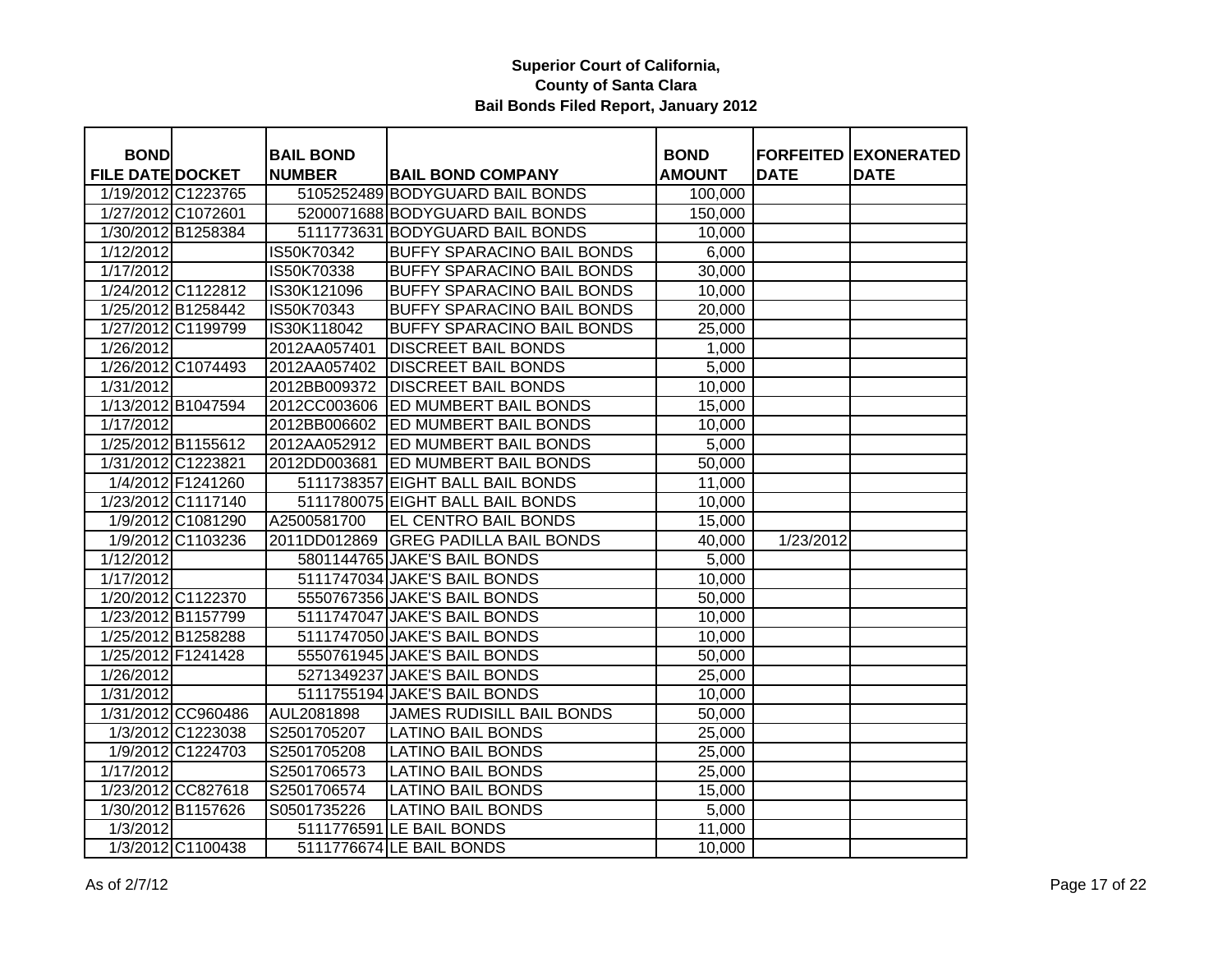| <b>BOND</b>             |                    | <b>BAIL BOND</b> |                            | <b>BOND</b>   |             | <b>FORFEITED EXONERATED</b> |
|-------------------------|--------------------|------------------|----------------------------|---------------|-------------|-----------------------------|
| <b>FILE DATE DOCKET</b> |                    | <b>NUMBER</b>    | <b>BAIL BOND COMPANY</b>   | <b>AMOUNT</b> | <b>DATE</b> | <b>DATE</b>                 |
|                         | 1/3/2012 C1225288  |                  | 5271371922 LE BAIL BONDS   | 15,000        |             |                             |
|                         | 1/3/2012 C1223813  |                  | 5271371935 LE BAIL BONDS   | 25,000        |             |                             |
|                         | 1/6/2012 B1258179  |                  | 5271331474 LE BAIL BONDS   | 25,000        |             |                             |
|                         | 1/9/2012 C1224713  |                  | 5271341596 LE BAIL BONDS   | 12,000        |             |                             |
| 1/9/2012                |                    |                  | 5271374390 LE BAIL BONDS   | 10,000        |             | 2/3/2012                    |
|                         | 1/11/2012 B1257920 |                  | 5271374402 LE BAIL BONDS   | 25,000        |             |                             |
| 1/13/2012               |                    |                  | 5271374415 LE BAIL BONDS   | 25,000        |             |                             |
| $\frac{1}{1}$ 17/2012   |                    |                  | 5111779901 LE BAIL BONDS   | 11,000        |             |                             |
| 1/17/2012               |                    |                  | 5271390763 LE BAIL BONDS   | 25,000        |             | 1/30/2012                   |
|                         | 1/18/2012 F1241346 |                  | 5550782243 LE BAIL BONDS   | 35,000        |             |                             |
|                         | 1/19/2012 C1224562 |                  | 5271374428 LE BAIL BONDS   | 25,000        |             |                             |
| 1/20/2012               |                    |                  | 5111779899 LE BAIL BONDS   | 5,000         |             |                             |
| 1/20/2012               |                    |                  | 5111799921 LE BAIL BONDS   | 10,000        |             |                             |
| 1/20/2012               |                    |                  | 5550792844 LE BAIL BONDS   | 30,000        |             |                             |
| 1/23/2012               |                    |                  | 5111776645 LE BAIL BONDS   | 10,000        |             |                             |
| 1/23/2012               |                    |                  | 5111776658 LE BAIL BONDS   | 10,000        |             |                             |
|                         | 1/24/2012 C1224545 |                  | 5105253556 LE BAIL BONDS   | 90,000        |             |                             |
|                         | 1/24/2012 C1224545 |                  | 5550792831 LE BAIL BONDS   | 30,000        |             |                             |
| 1/27/2012               |                    |                  | 5271390820 LE BAIL BONDS   | 25,000        |             |                             |
| 1/30/2012               |                    |                  | 5111773545 LE BAIL BONDS   | 10,000        |             |                             |
|                         | 1/31/2012 C1111378 |                  | 5111776629 LE BAIL BONDS   | 10,000        |             |                             |
| 1/31/2012               |                    |                  | 5111799934 LE BAIL BONDS   | 11,000        |             |                             |
|                         | 1/3/2012 C1224364  |                  | 5105195728 LUNA BAIL BONDS | 100,000       |             |                             |
| 1/3/2012                |                    |                  | 5271367183 LUNA BAIL BONDS | 25,000        |             |                             |
|                         | 1/3/2012 C1223575  |                  | 5550778363 LUNA BAIL BONDS | 35,000        |             |                             |
| 1/3/2012                |                    |                  | 5550778389 LUNA BAIL BONDS | 50,000        |             | 1/26/2012                   |
|                         | 1/3/2012 B1157696  |                  | 5550778392 LUNA BAIL BONDS | 35,000        | 1/5/2012    |                             |
| 1/4/2012                |                    |                  | 5111771512 LUNA BAIL BONDS | 10,000        |             |                             |
|                         | 1/4/2012 F1241232  |                  | 5550770200 LUNA BAIL BONDS | 40,000        |             |                             |
|                         | 1/4/2012 B1155956  |                  | 5801138018 LUNA BAIL BONDS | 5,000         |             |                             |
| 1/6/2012                |                    |                  | 5271367196 LUNA BAIL BONDS | 10,000        |             |                             |
|                         | 1/9/2012 C1223784  |                  | 5111797745 LUNA BAIL BONDS | 10,000        | 1/23/2012   |                             |
|                         | 1/9/2012 C1223022  |                  | 5271389011 LUNA BAIL BONDS | 25,000        |             |                             |
| 1/10/2012               |                    |                  | 5111797729 LUNA BAIL BONDS | 10,000        |             |                             |
|                         | 1/10/2012 F1241249 |                  | 5271389024 LUNA BAIL BONDS | 12,000        |             |                             |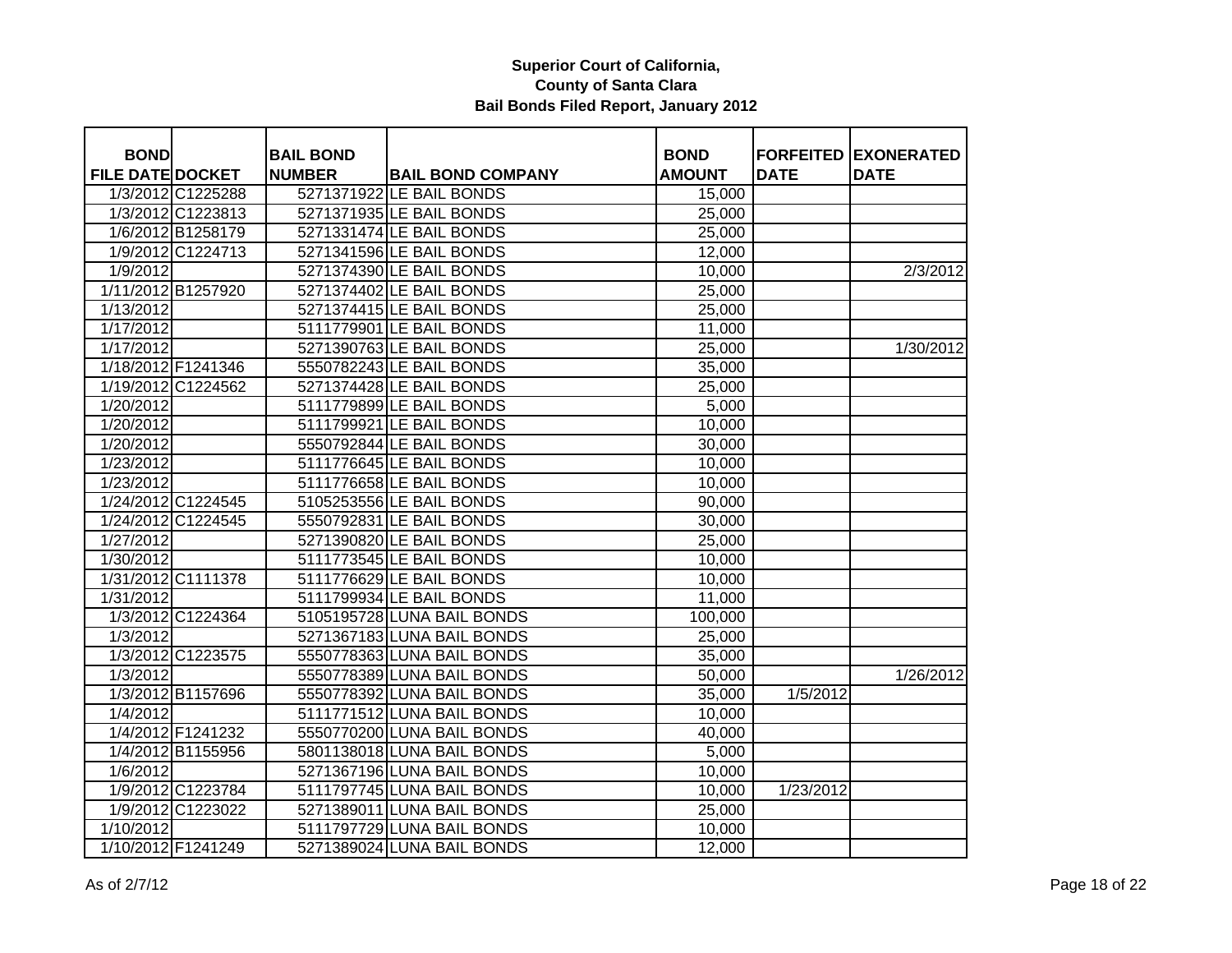| <b>BOND</b>             |                    | <b>BAIL BOND</b> |                                       | <b>BOND</b>   |             | <b>FORFEITED EXONERATED</b> |
|-------------------------|--------------------|------------------|---------------------------------------|---------------|-------------|-----------------------------|
| <b>FILE DATE DOCKET</b> |                    | <b>NUMBER</b>    | <b>BAIL BOND COMPANY</b>              | <b>AMOUNT</b> | <b>DATE</b> | <b>DATE</b>                 |
|                         | 1/10/2012 C1116501 |                  | 5801161416 LUNA BAIL BONDS            | 5,000         |             |                             |
|                         | 1/11/2012 B1258222 |                  | 5271389037 LUNA BAIL BONDS            | 25,000        |             |                             |
|                         | 1/18/2012 B1258351 |                  | 5105258014 LUNA BAIL BONDS            | 60,000        |             |                             |
| 1/18/2012               |                    |                  | 5111797758 LUNA BAIL BONDS            | 10,000        |             |                             |
| 1/18/2012               |                    |                  | 5111797787 LUNA BAIL BONDS            | 10,000        |             |                             |
|                         | 1/19/2012 F1138851 |                  | 5801161429 LUNA BAIL BONDS            | 5,000         |             |                             |
|                         | 1/19/2012 F1140742 |                  | 5801164420 LUNA BAIL BONDS            | 5,000         |             |                             |
| 1/20/2012               |                    |                  | 5111797774 LUNA BAIL BONDS            | 10,000        |             |                             |
| 1/20/2012               |                    |                  | 5111806281 LUNA BAIL BONDS            | 10,000        |             |                             |
|                         | 1/20/2012 C1122532 |                  | 5271389008 LUNA BAIL BONDS            | 20,000        |             |                             |
| 1/23/2012               |                    |                  | 5271401539 LUNA BAIL BONDS            | 15,000        |             |                             |
| 1/23/2012               |                    |                  | 5271401542 LUNA BAIL BONDS            | 15,000        |             |                             |
| 1/23/2012               |                    |                  | 5550799942 LUNA BAIL BONDS            | 40,000        |             |                             |
| 1/24/2012               |                    |                  | 5271401555 LUNA BAIL BONDS            | 26,000        |             |                             |
|                         | 1/24/2012 F1241420 |                  | 5550791412 LUNA BAIL BONDS            | 36,000        | 2/3/2012    |                             |
|                         | 1/26/2012 C1225271 |                  | 5111797761 LUNA BAIL BONDS            | 10,000        |             |                             |
|                         | 1/26/2012 C1225271 |                  | 5111812037 LUNA BAIL BONDS            | 10,000        |             |                             |
| 1/27/2012               |                    |                  | 5111812024 LUNA BAIL BONDS            | 11,000        |             |                             |
|                         | 1/27/2012 C1122323 |                  | 5111812053 LUNA BAIL BONDS            | 6,000         |             |                             |
|                         | 1/27/2012 F1241380 |                  | 5271401513 LUNA BAIL BONDS            | 15,000        |             |                             |
|                         | 1/27/2012 F9984259 |                  | 5271401526 LUNA BAIL BONDS            | 20,000        |             |                             |
| 1/27/2012               |                    |                  | 5271401568 LUNA BAIL BONDS            | 25,000        |             |                             |
| 1/27/2012               |                    |                  | 5550791371 LUNA BAIL BONDS            | 50,000        |             |                             |
| 1/30/2012               |                    |                  | 5801198135 LUNA BAIL BONDS            | 5,000         |             |                             |
| 1/31/2012               |                    |                  | 5105262163 LUNA BAIL BONDS            | 25,000        |             |                             |
|                         | 1/31/2012 F1140945 |                  | 5271401571 LUNA BAIL BONDS            | 25,000        |             |                             |
| 1/31/2012               |                    |                  | 5801198122 LUNA BAIL BONDS            | 5,000         |             |                             |
|                         | 1/23/2012 C1112103 | S0501720742      | <b>MEL'S BAIL BONDS</b>               | 5,000         |             |                             |
|                         | 1/4/2012 F1241203  | IS50K72294       | <b>METRO ONE, INC</b>                 | 11,000        |             |                             |
|                         | 1/26/2012 C1223186 | IS50K72317       | METRO ONE, INC                        | 20,000        |             |                             |
| 1/30/2012               |                    | IS50K72311       | METRO ONE, INC                        | 10,000        |             |                             |
|                         | 1/20/2012 C1109774 | A152175306       | <b>NOBLE BAIL BONDS</b>               | 10,000        |             |                             |
| 1/3/2012                |                    | U2520372597      | <b>NOR CAL BAIL BONDS</b>             | 25,000        |             | 1/27/2012                   |
|                         | 1/19/2012 FF824083 | S1001824110      | <b>OUT NOW BAIL BONDS</b>             | 6,000         |             |                             |
| $\overline{1/3}/2012$   |                    |                  | 2011CC023345 PACIFIC COAST BAIL BONDS | 25,000        |             |                             |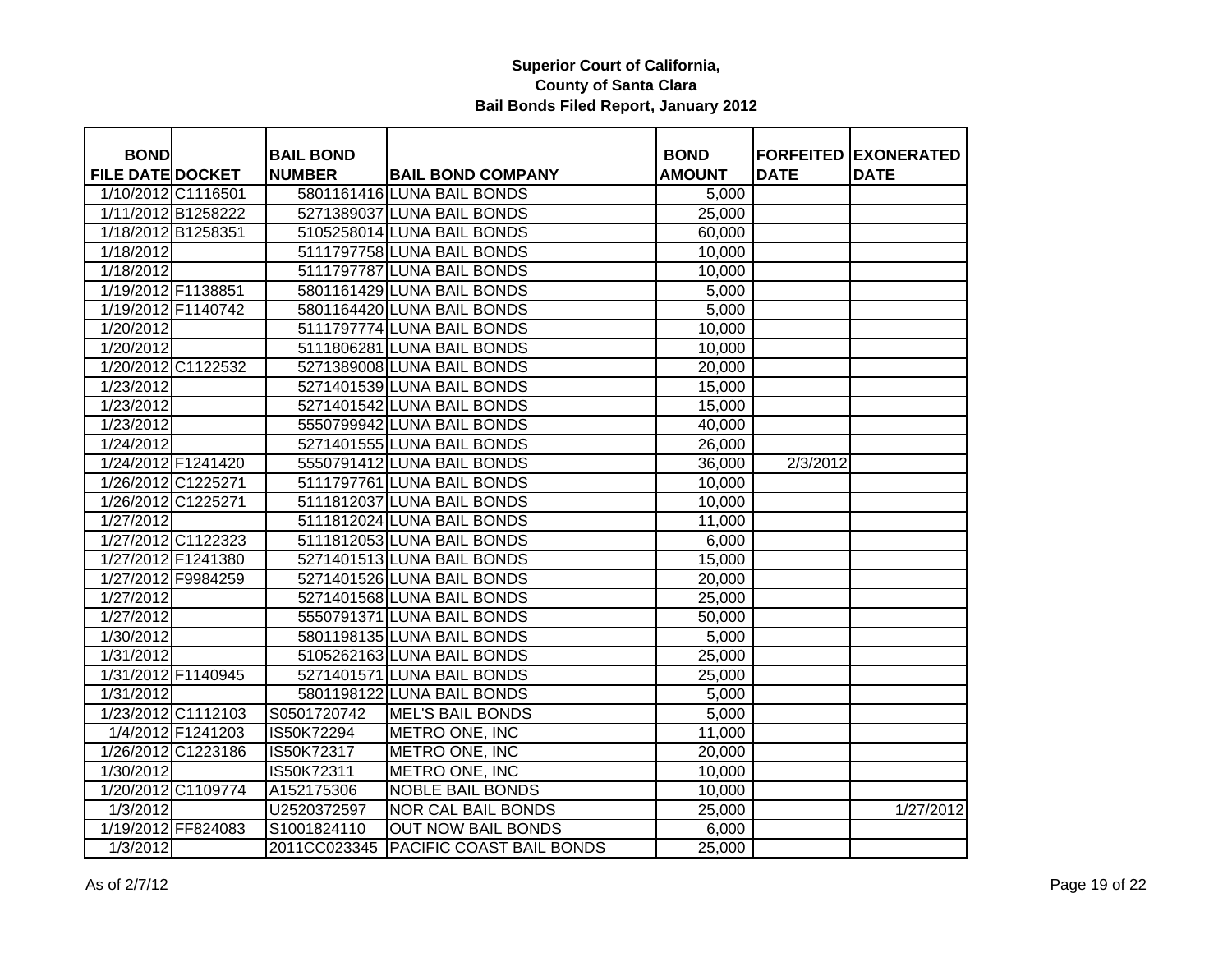| <b>BOND</b>             |                    | <b>BAIL BOND</b> |                                       | <b>BOND</b>   |             | <b>FORFEITED EXONERATED</b> |
|-------------------------|--------------------|------------------|---------------------------------------|---------------|-------------|-----------------------------|
| <b>FILE DATE DOCKET</b> |                    | <b>NUMBER</b>    | <b>BAIL BOND COMPANY</b>              | <b>AMOUNT</b> | <b>DATE</b> | <b>DATE</b>                 |
| 1/3/2012                |                    | 2011DD013270     | <b>PACIFIC COAST BAIL BONDS</b>       | 50,000        |             | 1/27/2012                   |
|                         | 1/4/2012 F1241500  | 2011CC023347     | <b>PACIFIC COAST BAIL BONDS</b>       | 20,000        |             |                             |
|                         | 1/5/2012 C1224394  | 2012CC009239     | PACIFIC COAST BAIL BONDS              | 16,000        | 1/31/2012   |                             |
|                         | 1/5/2012 C1224395  | 2012CC009240     | <b>PACIFIC COAST BAIL BONDS</b>       | 15,000        | 1/31/2012   |                             |
|                         | 1/5/2012 F1141109  | ZZ8302           | PACIFIC COAST BAIL BONDS              | 110,000       |             |                             |
|                         | 1/9/2012 F1241406  | 2012BB013427     | PACIFIC COAST BAIL BONDS              | 10,000        |             |                             |
|                         | 1/11/2012 C1122378 | 2012AA066060     | PACIFIC COAST BAIL BONDS              | 5,000         |             |                             |
| 1/11/2012 B1156501      |                    | 2012BB013429     | <b>PACIFIC COAST BAIL BONDS</b>       | 5,000         |             |                             |
|                         | 1/12/2012 F1137428 | 2012BB013430     | <b>PACIFIC COAST BAIL BONDS</b>       | 6,000         |             |                             |
|                         | 1/13/2012 C1223433 | 2012EE003424     | <b>PACIFIC COAST BAIL BONDS</b>       | 75,000        |             |                             |
|                         | 1/18/2012 F1141119 | 2012BB013432     | PACIFIC COAST BAIL BONDS              | 10,000        |             |                             |
|                         | 1/18/2012 F1241496 | 2012CC009242     | <b>PACIFIC COAST BAIL BONDS</b>       | 25,000        |             |                             |
|                         | 1/18/2012 F1034502 | 2012CC009243     | PACIFIC COAST BAIL BONDS              | 25,000        |             | 1/19/2012                   |
|                         | 1/19/2012 C1224098 | 2012CC009244     | <b>PACIFIC COAST BAIL BONDS</b>       | 22,000        |             | 2/1/2012                    |
| 1/23/2012               |                    | 2012CC009246     | <b>PACIFIC COAST BAIL BONDS</b>       | 17,000        |             |                             |
|                         | 1/25/2012 C1224423 | 2012CC009247     | PACIFIC COAST BAIL BONDS              | 30,000        |             |                             |
|                         | 1/26/2012 F1241248 | 2012CC009245     | PACIFIC COAST BAIL BONDS              | 15,000        |             |                             |
| 1/30/2012               |                    | 2012BB013433     | PACIFIC COAST BAIL BONDS              | 10,000        |             |                             |
| 1/30/2012               |                    | 2012CC009249     | PACIFIC COAST BAIL BONDS              | 25,000        |             |                             |
|                         | 1/23/2012 C1108368 | AS15K125224      | <b>QUINCY BAIL BONDS</b>              | 10,000        |             |                             |
|                         | 1/3/2012 C1120129  | 2012AA057424     | <b>RAMIREZ BAIL BONDS</b>             | 5,000         |             |                             |
|                         | 1/4/2012 B1258025  | 2011EE006401     | RAMIREZ BAIL BONDS                    | 25,000        |             |                             |
|                         | 1/4/2012 B1258474  | 2012BB009392     | <b>RAMIREZ BAIL BONDS</b>             | 10,000        |             |                             |
| 1/17/2012               |                    | 2012CC006392     | RAMIREZ BAIL BONDS                    | 10,000        |             |                             |
| 1/23/2012               |                    | 2012CC006391     | <b>RAMIREZ BAIL BONDS</b>             | 12,000        |             |                             |
| 1/25/2012               |                    | 2012BB009394     | <b>RAMIREZ BAIL BONDS</b>             | 10,000        |             |                             |
|                         | 1/27/2012 C1116454 | 2012CC006393     | <b>RAMIREZ BAIL BONDS</b>             | 5,000         |             |                             |
| 1/30/2012 B1155951      |                    | 2012AA057421     | <b>RAMIREZ BAIL BONDS</b>             | 5,000         |             |                             |
| 1/30/2012               |                    |                  | 5271402200 REASONABLE BAIL BONDS      | 11,000        |             |                             |
|                         | 1/11/2012 CC937739 | IS15K214053      | <b>REIDY BAIL BONDS</b>               | 7,500         |             | 1/18/2012                   |
|                         | 1/31/2012 C1076151 |                  | 5111787595 ROGER WEATHERBY'S CROSSROA | 10,000        |             |                             |
|                         | 1/20/2012 C1114328 | AS15K125466      | <b>SANTA CRUZ BAIL BONDS</b>          | 10,000        |             |                             |
| 1/3/2012                |                    | 2012BB006631     | <b>TAPOUT BAIL BONDS</b>              | 5,000         |             |                             |
|                         | 1/5/2012 C1223115  | 2012CC004301     | <b>TAPOUT BAIL BONDS</b>              | 16,000        | 1/18/2012   |                             |
|                         | 1/6/2012 B1257905  |                  | 2012CC004295 TAPOUT BAIL BONDS        | 25,000        |             |                             |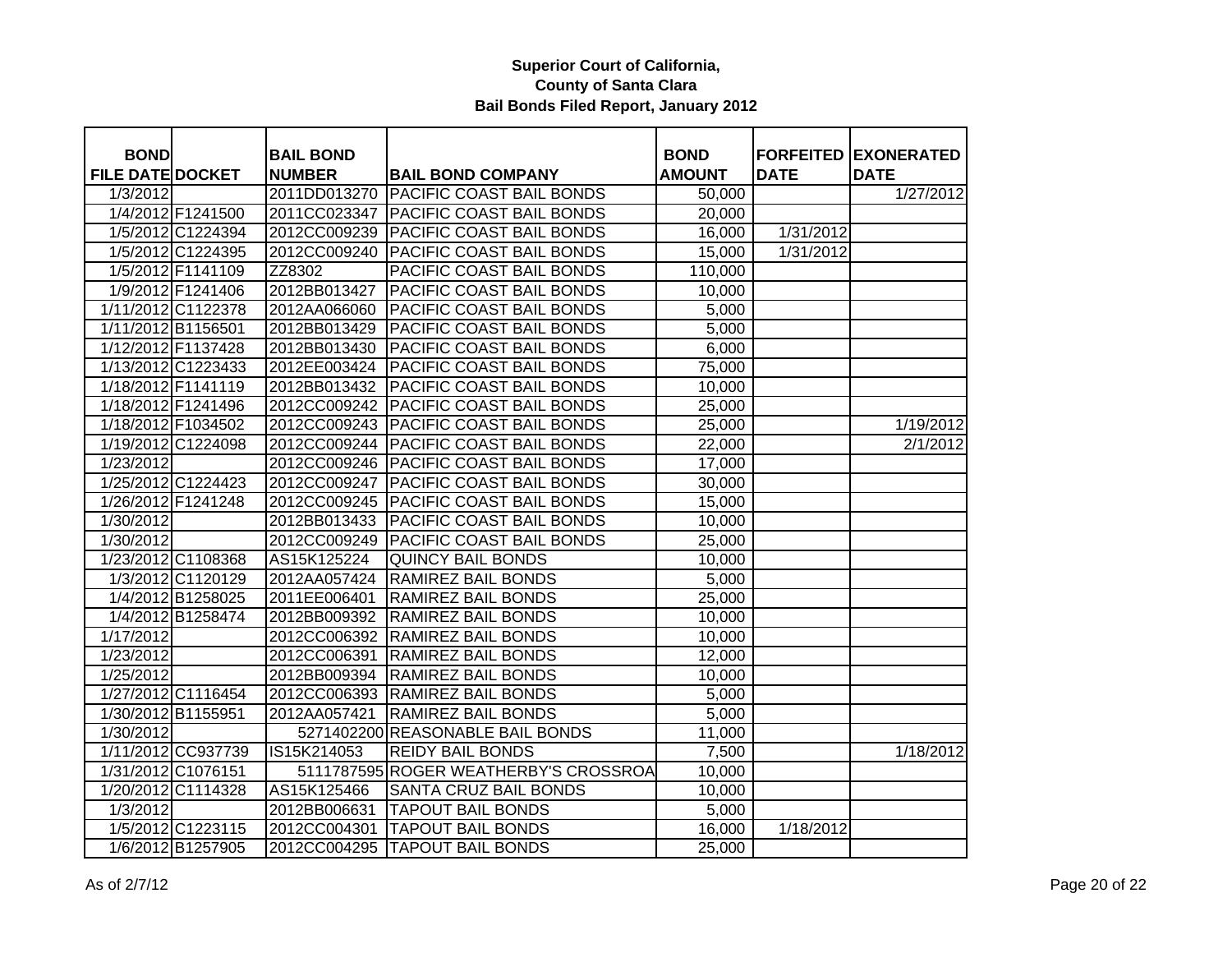| <b>BOND</b>             |                    | <b>BAIL BOND</b> |                                       | <b>BOND</b>   |             | <b>FORFEITED EXONERATED</b> |
|-------------------------|--------------------|------------------|---------------------------------------|---------------|-------------|-----------------------------|
| <b>FILE DATE DOCKET</b> |                    | <b>NUMBER</b>    | <b>BAIL BOND COMPANY</b>              | <b>AMOUNT</b> | <b>DATE</b> | <b>DATE</b>                 |
|                         | 1/9/2012 C1225065  | 2012EE001474     | <b>TAPOUT BAIL BONDS</b>              | 60,000        |             | 2/6/2012                    |
|                         | 1/11/2012 C1119637 |                  | 2011CC023034 TAPOUT BAIL BONDS        | 3,500         |             |                             |
|                         | 1/11/2012 C1121962 |                  | 2012DD003716 TAPOUT BAIL BONDS        | 50,000        |             |                             |
|                         | 1/12/2012 C1223437 | 2012BB006648     | <b>TAPOUT BAIL BONDS</b>              | 10,000        |             |                             |
|                         | 1/12/2012 C1196969 |                  | 2012DD003718 TAPOUT BAIL BONDS        | 50,000        |             |                             |
|                         | 1/12/2012 C1224083 | 2012EE001475     | <b>TAPOUT BAIL BONDS</b>              | 100,000       |             |                             |
|                         | 1/13/2012 C1119864 | 2012BB006647     | <b>TAPOUT BAIL BONDS</b>              | 10,000        |             |                             |
|                         | 1/13/2012 F1139570 | 2012DD003717     | <b>TAPOUT BAIL BONDS</b>              | 50,000        |             |                             |
|                         | 1/13/2012 F1241176 | 2012EE001476     | <b>TAPOUT BAIL BONDS</b>              | 100,000       |             |                             |
|                         | 1/13/2012 F1138949 | 2012EE001477     | <b>TAPOUT BAIL BONDS</b>              | 100,000       |             |                             |
|                         | 1/17/2012 C1225299 | 2012DD003720     | <b>TAPOUT BAIL BONDS</b>              | 37,000        |             |                             |
| 1/23/2012               |                    | 2012BB006649     | <b>TAPOUT BAIL BONDS</b>              | 10,000        |             |                             |
| 1/30/2012               |                    | 2012BB006650     | <b>TAPOUT BAIL BONDS</b>              | 10,000        |             |                             |
|                         | 1/30/2012 C1225302 |                  | 2012DD003714 TAPOUT BAIL BONDS        | 41,000        |             |                             |
|                         | 1/30/2012 C1225302 | 2012EE001478     | <b>TAPOUT BAIL BONDS</b>              | 36,000        |             |                             |
|                         | 1/31/2012 C1114661 | 2012BB006632     | <b>TAPOUT BAIL BONDS</b>              | 1,000         |             |                             |
|                         | 1/31/2012 C1113678 | 2012BB006633     | <b>TAPOUT BAIL BONDS</b>              | 5,000         |             |                             |
|                         | 1/6/2012 C1222918  | IS30K117655      | <b>TEDD WALLACE BAIL BONDS</b>        | 25,000        | 1/31/2012   |                             |
|                         | 1/26/2012 C1121529 | IS50K67671       | <b>TEDD WALLACE BAIL BONDS</b>        | 35,000        |             |                             |
|                         | 1/13/2012 C1224363 | 5271389053       | <b>VERONICA MELERO BAIL BONDS</b>     | 25,000        |             |                             |
| 1/31/2012               |                    |                  | 5550799955 VERONICA MELERO BAIL BONDS | 10,000        |             |                             |
| 1/3/2012                |                    | A152180136       | <b>VU BAIL BONDS</b>                  | 15,000        |             |                             |
|                         | 1/3/2012 C1108667  | AUL2082342       | <b>VU BAIL BONDS</b>                  | 25,000        |             |                             |
|                         | 1/4/2012 C1224878  | A152180139       | <b>VU BAIL BONDS</b>                  | 10,000        |             |                             |
|                         | 1/9/2012 C1224081  | A302127395       | <b>VU BAIL BONDS</b>                  | 25,000        |             |                             |
|                         | 1/9/2012 C1090756  | A72253521        | <b>VU BAIL BONDS</b>                  | 5,000         |             |                             |
|                         | 1/9/2012 C1224972  | AUL2082341       | <b>VU BAIL BONDS</b>                  | 50,000        |             |                             |
|                         | 1/9/2012 C1224082  | AUL2082353       | <b>VU BAIL BONDS</b>                  | 50,000        |             |                             |
|                         | 1/10/2012 C1222980 | A1521801209      | <b>VU BAIL BONDS</b>                  | 10,000        |             |                             |
|                         | 1/12/2012 C1107073 | A72251555        | <b>VU BAIL BONDS</b>                  | 5,000         | 1/13/2012   |                             |
| 1/12/2012               |                    | A72251559        | <b>VU BAIL BONDS</b>                  | 5,000         |             |                             |
| 1/17/2012               |                    | A152180152       | <b>VU BAIL BONDS</b>                  | 10,000        |             |                             |
|                         | 1/17/2012 C1224397 | A302127394       | <b>VU BAIL BONDS</b>                  | 25,000        |             |                             |
| 1/17/2012               |                    | A302127397       | <b>VU BAIL BONDS</b>                  | 12,000        |             |                             |
|                         | 1/18/2012 B1258293 | A302127392       | <b>VU BAIL BONDS</b>                  | 25,000        |             |                             |